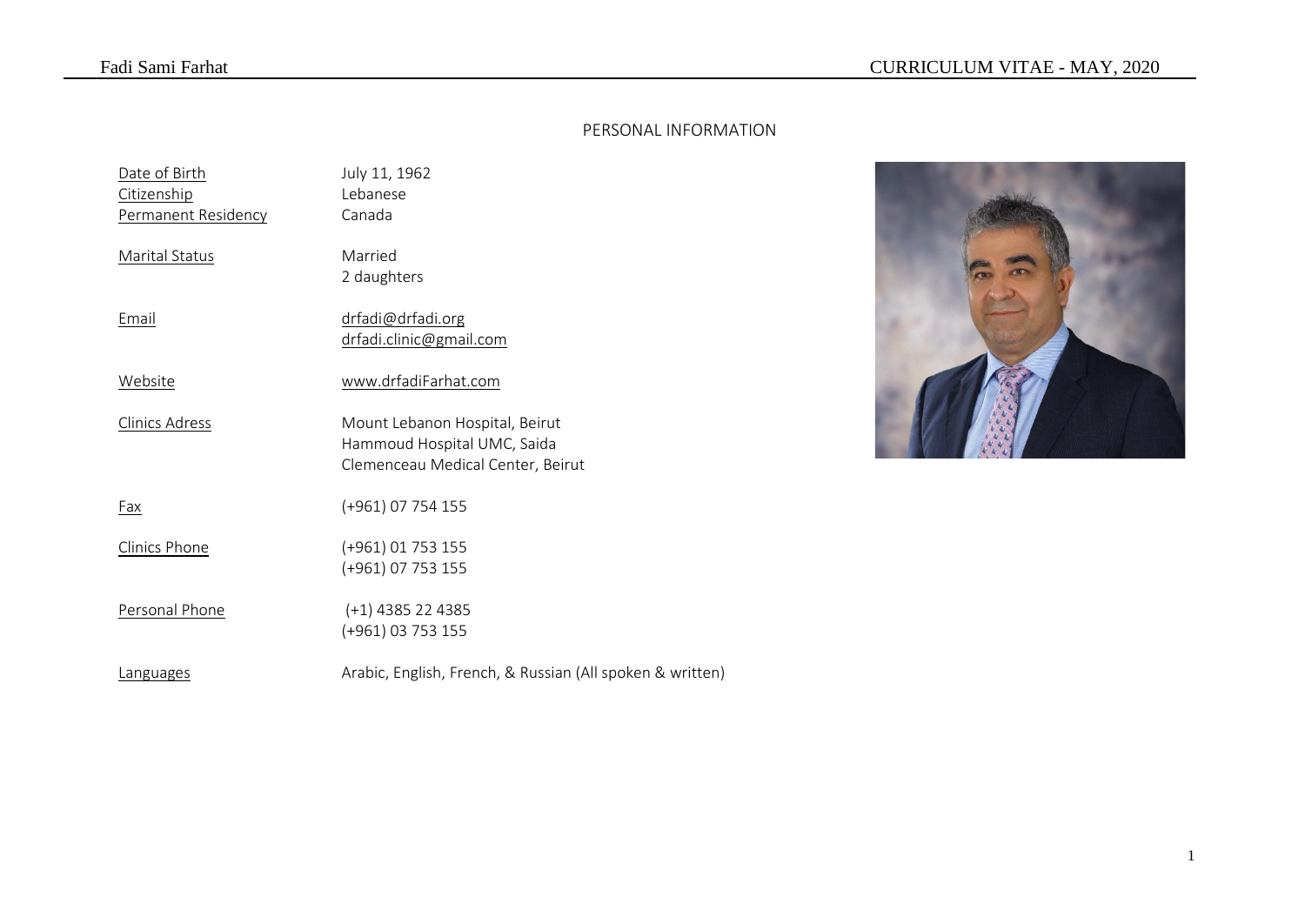## ACADEMIC & SCIENTIFIC APPOINTMENTS

| 2000-Present |  |  |  |  |  |  |  | Head of Hematology-Oncology Division; Hammoud Hospital University Medical Center, Saida |  |  |  |  |
|--------------|--|--|--|--|--|--|--|-----------------------------------------------------------------------------------------|--|--|--|--|
|              |  |  |  |  |  |  |  |                                                                                         |  |  |  |  |

- 2006-2011 Head of Hematology-Oncology Division, Nabih Berri Governmental Hospital, Nabatieh
- 2013-2016 Head of Clinical Research Unit, Nabih Berri University Hospital, Nabatieh
- 2013-Present President of the "Cancer Research Group Collaborative Group" [CRG-CG]
- 2014-2016 President of the "Lebanese Society of Medical Oncology" [LSMO]
- 2015-Present Co-founder and Treasurer of the "Africa Middle East Cancer Intergroup" [AMCI]
- 2015-Present Chairman of the "Rare Gastro-Intestinal Working Group" MENA region.
- 1998-2005 Lecturer Course of Hematology Oncology; Public Health Faculty; Lebanese University, Saida
- 2004-Present Lecturer Course of Medical Oncology. Faculty of Medicine; Saint Joseph University, Beirut
- 2004-Present Lecturer- Course of Hematology. Faculty of Medicine; Saint-Joseph University, Beirut
- 2012-Present Lecturer- Public Health Course. Faculty of Medicine; Saint-Joseph University, Beirut
- 2013-2015 Lecturer- Course of Oncology. Faculty of Medicine; Lebanese University, Beirut.
- 2006-Present Attached Physician- Hematology-Oncology Division, Hotel-Dieu-De France, Beirut
- 2008-Present Consultant- Hematology-Oncology Division, Mount-Lebanon Hospital, Beirut
- 2012-Present Consultant- Hematology-Oncology Division, Clemenceau Medical Center, Beirut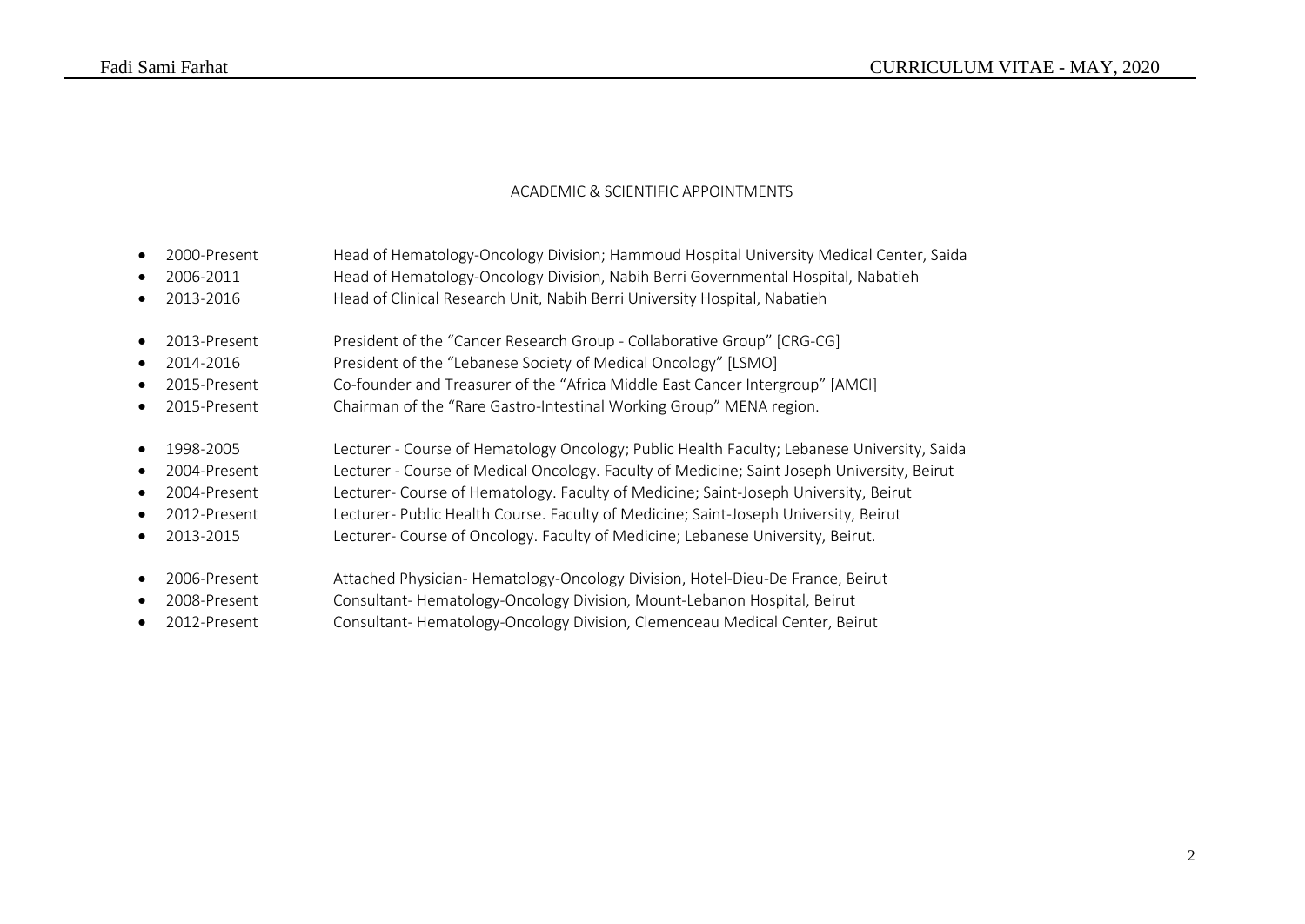## UNIVERSITY DIPLOMAS

| 2012 | Health and Hospital Management-MBA<br>Ecole supérieure des Affaires, Université Diderot, Paris, France |
|------|--------------------------------------------------------------------------------------------------------|
| 1995 | <b>General Hematology</b><br>University of Paris VI Pierre et Marie Curie, France                      |
| 1995 | <b>Breast Diseases</b><br>University of Paris VII Lariboisière Saint - Louis, France                   |
| 1994 | Medical Oncology<br>University of Paris V René Descartes, France                                       |
| 1992 | Oncological Pharmacology<br>University of Paris VII Lariboisière Saint-Louis, France                   |
| 1990 | <b>Clinical Cancerology</b><br>University of Paris VI Pierre et Marie Curie, France                    |
| 1988 | Medical Doctor<br>University of Zaparojie, URSS                                                        |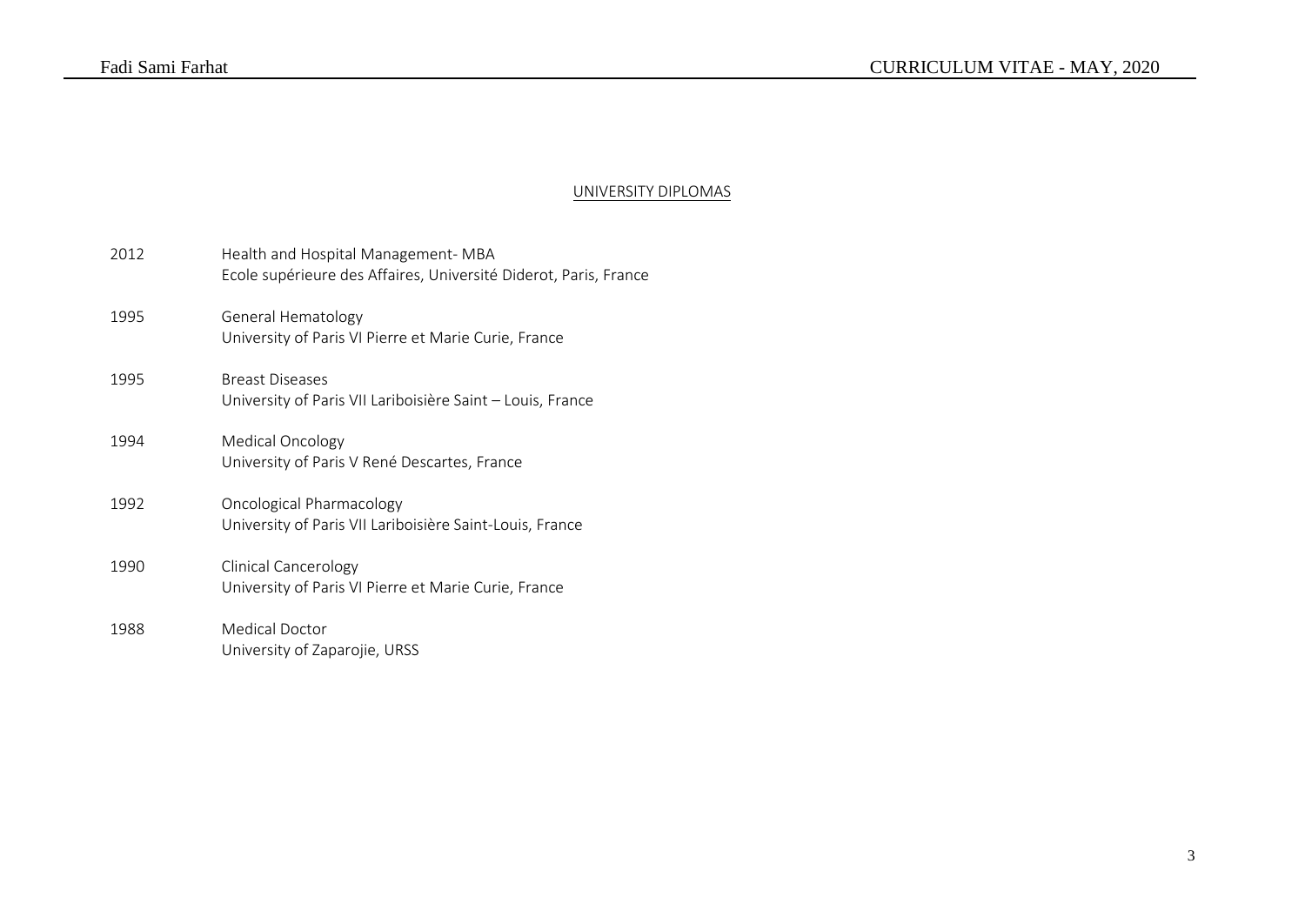## **CERTIFICATION**

| 2002 | <b>Board of Oncology</b><br>European Society of Medical Oncology Certification (ESMO)                                     |
|------|---------------------------------------------------------------------------------------------------------------------------|
| 2002 | Course of "Clinical Trials in Oncology"<br>Vienna School of Clinical Research<br>Vienna, Austria                          |
| 2005 | <b>Business Presentation Skills</b><br>Management Center Europe course<br>Brussels, Belgium                               |
| 2006 | Seminar «Initiation a la pédagogie et l'enseignement médical»<br>Saint-Joseph University<br>Beirut, Lebanon               |
| 2006 | Introduction Situational Leadership II<br>The Ken Blanchard Companies<br>Beirut, Lebanon                                  |
| 2008 | Health Economics Of Pharmaceuticals And Other Medical Intervention<br>European School of Health Economics<br>Nice, France |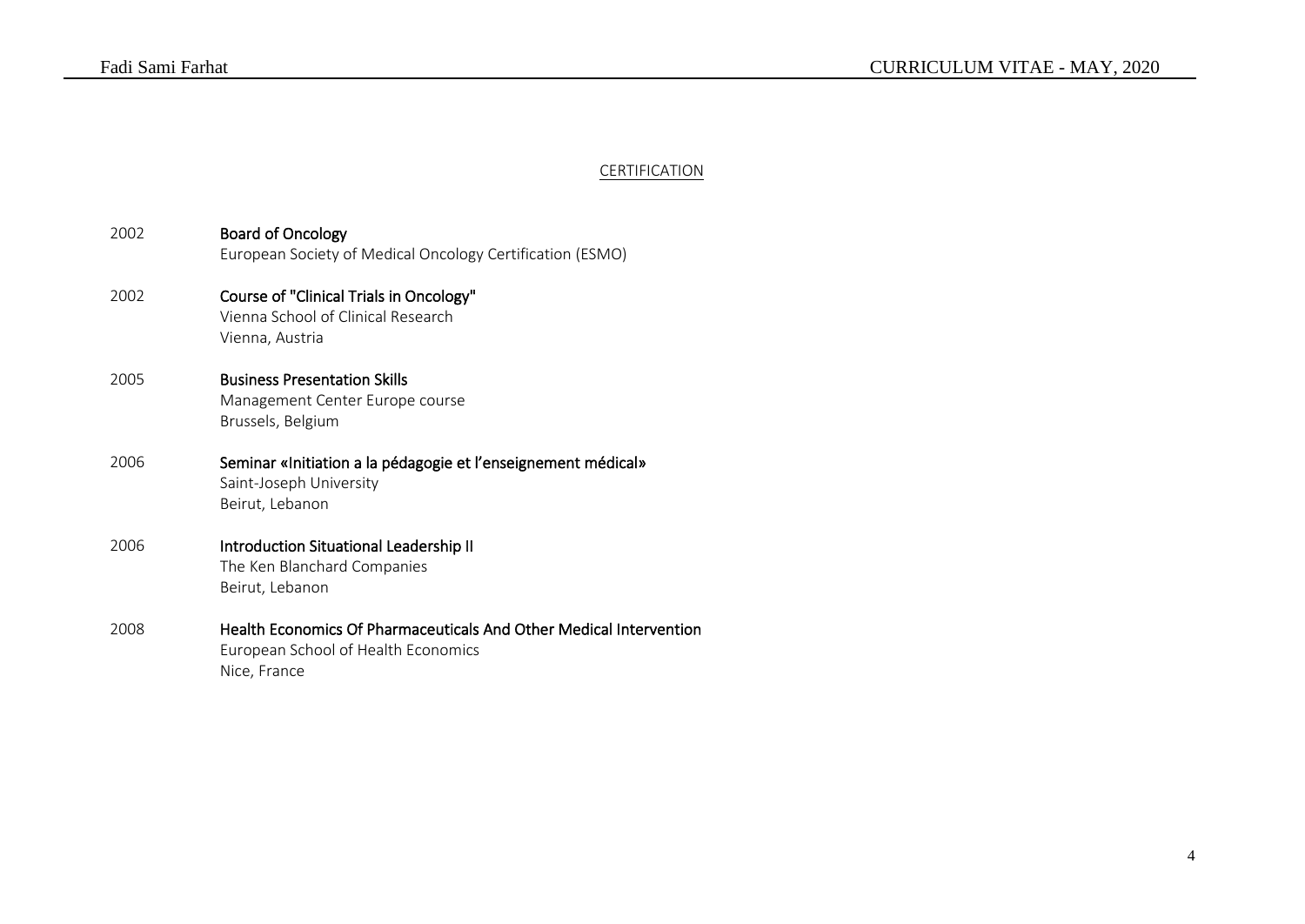### SPEAKER INVITATION - INTERNATIONAL CONGRESS

#### 2003

1. Triplet Paclitaxel, Paraplatin, and Gemcitabine in Bladder Cancer and Unknown Primary, Investigators Workshop, Bankok, Thailand

#### 2006

- 2. FOLFOX-6 combination in the first-line treatment of locally advanced and/or metastatic pancreatic cancer (APC) International Congress on Anti-Cancer Treatment, Paris, France.
- 3. Neoadjuvant Chemotherapy Of Breast Cancer 16<sup>th</sup> Annual Congress of Pan-Arab Association of Surgeons, Amman, Jordan

### 2007

- 4. Avastin in metastatic breast cancer: what do we know so far? 3<sup>rd</sup> International Medical Oncology Conference, Salalah, Oman
- 5. Role of Trastuzumab (Herceptin) in the Treatment of Early Breast Cancer 3<sup>rd</sup> International Medical Oncology Conference, Salalah, Oman

#### 2009

1. An update on Small Cell Cancer Treatment 1<sup>st</sup> Syrian 7 Pulmonology Cancer Congress, Damascus, Syria.

#### 2012

- 2. Case Report on Neuro-endocrine tumor. First Middle East Forum on Neuroendocrine Tumors, Beirut, Lebanon,
- 3. Presentation of case on metastatic Prostatic Cancer, European Arabic School of Oncology – EASO, Beirut, Lebanon.
- 4. How do I treat Locally advanced NSCLC? Near East Medical Association – NEMA 1, Istanbul, Turkey

#### 2013

- 5. Treatment of GIST: update,
	- 1<sup>st</sup> conference of Oncolog, Ryad, Kingdom of Saudi Arabia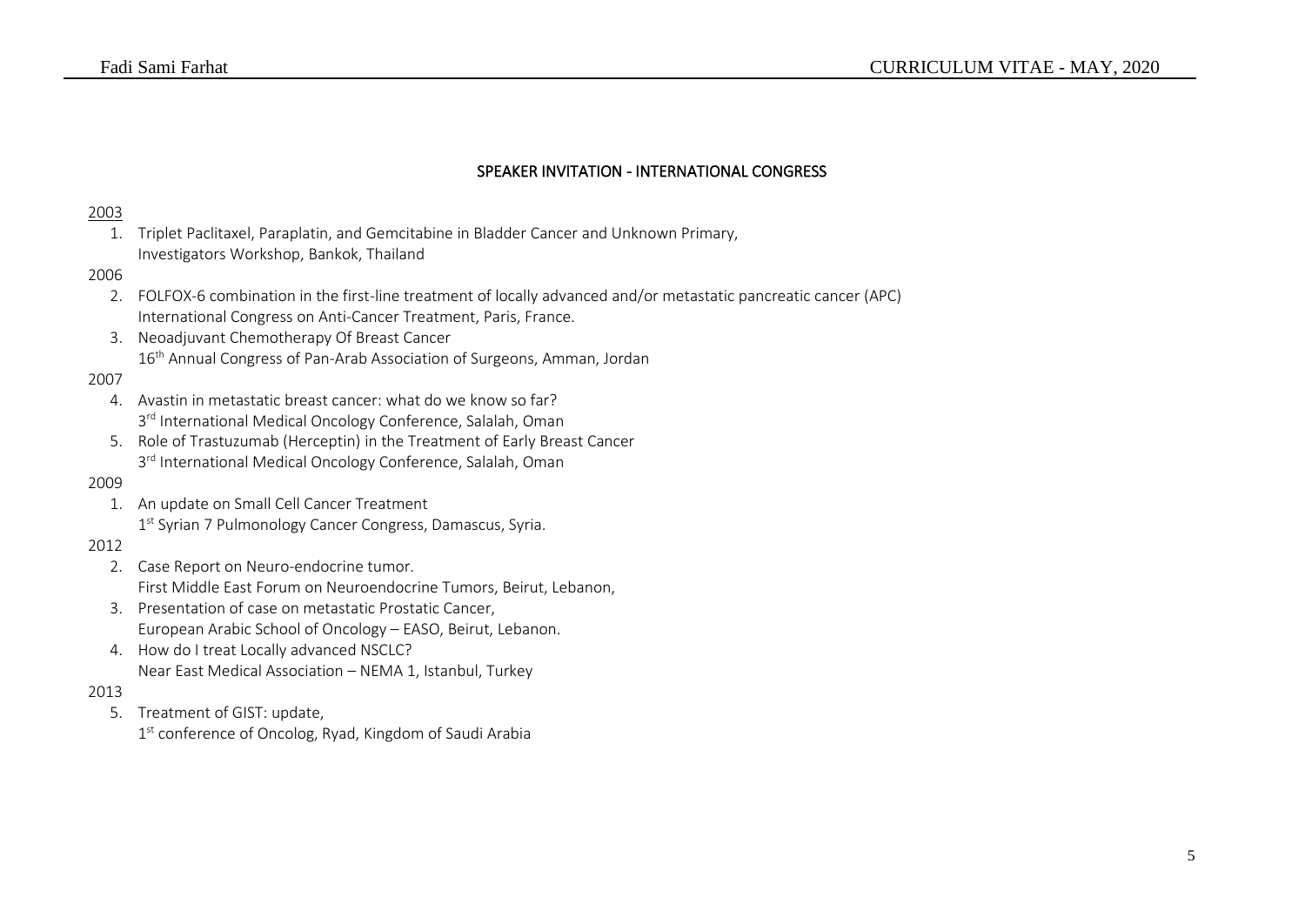2014

## 6. Update on GIST tumors.

Emirates Oncology Congress, Abou Dhabi, United Arabes Emirates.

## 2015

- 7. Role of angiogenesis in Gastro-Intestinal Stromal Tumors. Angiogenesis Forum, Amman, Jordan.
- 8. Update on Gastro-international Stromal Tumors. First Iranian Gastro-intestinal National Conference. Teheran, Iran.

## 2016

- 14. First line metastatic Renal Cell Carcinoma management, Therapy management and short review about second line. Teheran, Iran
- 15. a) Overall survival (OS) in METEOR, a randomized phase 3 trial of cabozantinib (Cabo) versus everolimus (Eve) in patients (pts) with advanced renal cell carcinoma (RCC) [67275].

b) 170759:

c) Treatment Holidays Are the Standard of care

The First Rizgary Oncology Center Best of ASCO Conference in Kurdistan, Erbil, Irak

16. « Navigating guidelines in the managment of mCRC: closer look in the new ESMO guidelines. 8th Mucscat International Oncology conference. Muscat, Oman

## 2017

17. "Angiogenesis in GIST".

Angiogenesis and Immunotherapy Course, Beirut, Lebanon Organizers?

#### 2018 & 2019

Update later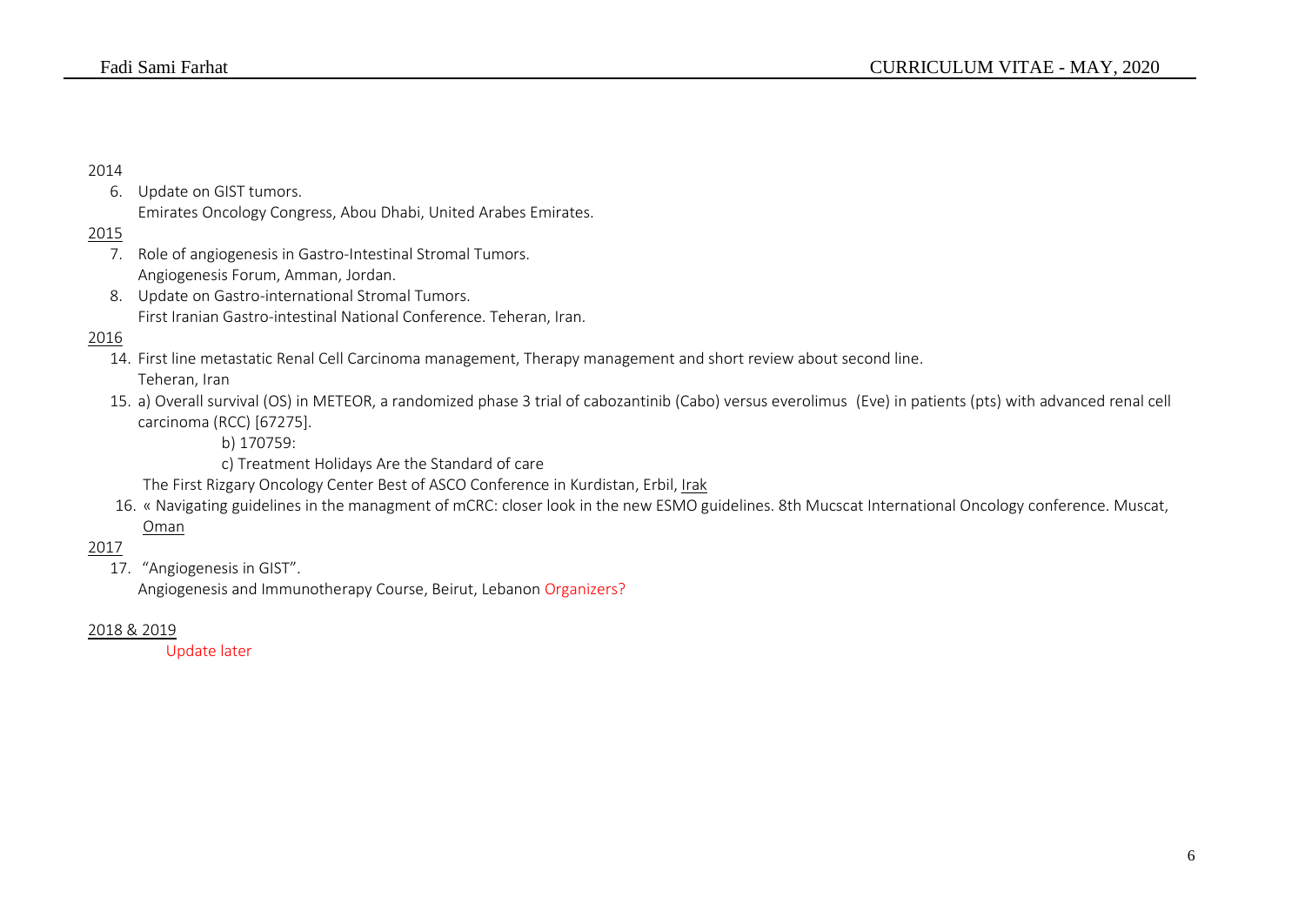## SPEAKER INVITATION- NATIONAL CONGRESS

#### 1998

1. Cancer in Lebanon: 10 ans d'expérience a l'hôpital Hammoud de Saida. First annual conference of the Lebanese Society of Medical Oncology- LSMO1; Tyr, September

### 2000

- 2. Pancreatic papillary cystic tumors. 4th Lebanese Spring Surgical congress, Saida, Mars
- 3. Study of 33 cases of papillary thyroid carcinoma at Hammoud Hospital in Saida. The third annual cancer congress of the Lebanese Society of Medical Oncology –LSMO 3, Beirut. November
- 4. Polysite management, The Hammoud Hospital experience. The fourth annual cancer congress of the Lebanese Society of Medical Oncology -LSMO4, Beirut, September

#### 2002

5. Weekly Docetaxel and Gemcitabine in metastatic breast cancer. The fourth annual cancer congress of the Lebanese Society of Medical Oncology -LSMO4, Beirut, September

#### 2005

- 6. Docetaxel and irinotecan for the treatment of advanced non-small cell lung cancer: A phase II study. Lebanese Society of Medical Oncolgy 5<sup>th</sup> Forum, LSMO 5 National Forum, Beirut, Lebanon.
- 7. Irinotecan and etoposide as first line chemotherapy in extensive small-cell lung cancer; preliminary results of a phase II study. Lebanese Society of Medical Oncology 5<sup>th</sup> Forum, LSMO 5 National Forum, Beirut, Lebanon.
- 8. Aromatase Inhibitors in an adjuvant setting. The Advanced Course Of Mastology, MC56, 10th Spring Lebanese Congress of Surgery, Beirut, July

2006

9. Phase III Trial of Gemcitabine short infusion vs. Gemcitabine fixed dose infusion vs. GEMOX in the treatment of metastatic and locally advanced pancreatic cancer. Best of ASCO 2006 in Lebanon, November

#### 2007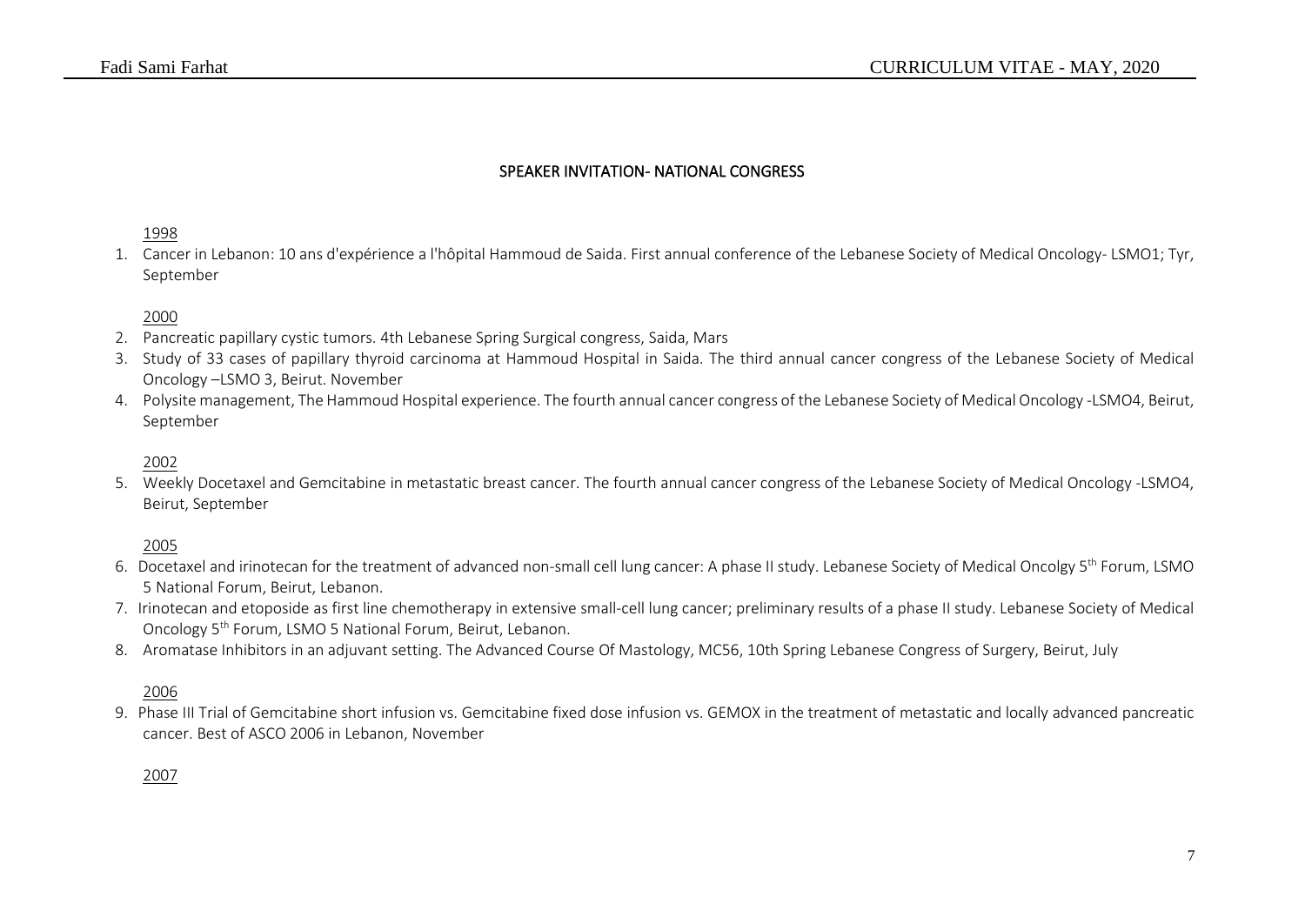10. Current Advances in Targeted Therapy in Solid Tumors. Lebanese Order of Physicians

11.Introduction to the use of targeted therapy in cancer. Congress « Deuxième journées medico-chirurgicales de langue Française ». Beirut.

12.Smoking, the magnitude of the problem. Middle East Medical Assembly – MEMA,

## 2008

13. Nursing Considerations With The Use Of Targeted Therapy. 5eme Forum National de la Société Libanaise D'oncologie Médicale, Beyrouth, Liban

## 2009

14. Non-Small Cell Lung Cancer and Estrogen Plus Progestin Use in Postmenopausal Women in the Women's Health Initiative Randomized Clinical Trial. Best of ASCO Lebanon,

## 2012

15. Cancer Research Group (CRG): Achievements and clinical trials. National Conference on Ongoing studies in Lebanon, Beirut, Lebanon

## 2016

- 16. AMCI and Cancer Clinical Trials in Africa and Middle East. 4<sup>th</sup> Annual Beirut Breast Cancer Conference (Beirut BCC4): Advances in Breast Cancer Management and Updates. February 11-13, 2016 , Beirut, Lebanon
- 17. Immunotherapy for Lung. October 14-15, 2016. Conference CMC forum
- 18. Pharmacist
	- 2017
- 19. Middle East Solid Tumors Meeting: Efficacy and Safety in Strategic Decision-Making.

2018 & 2019 Update later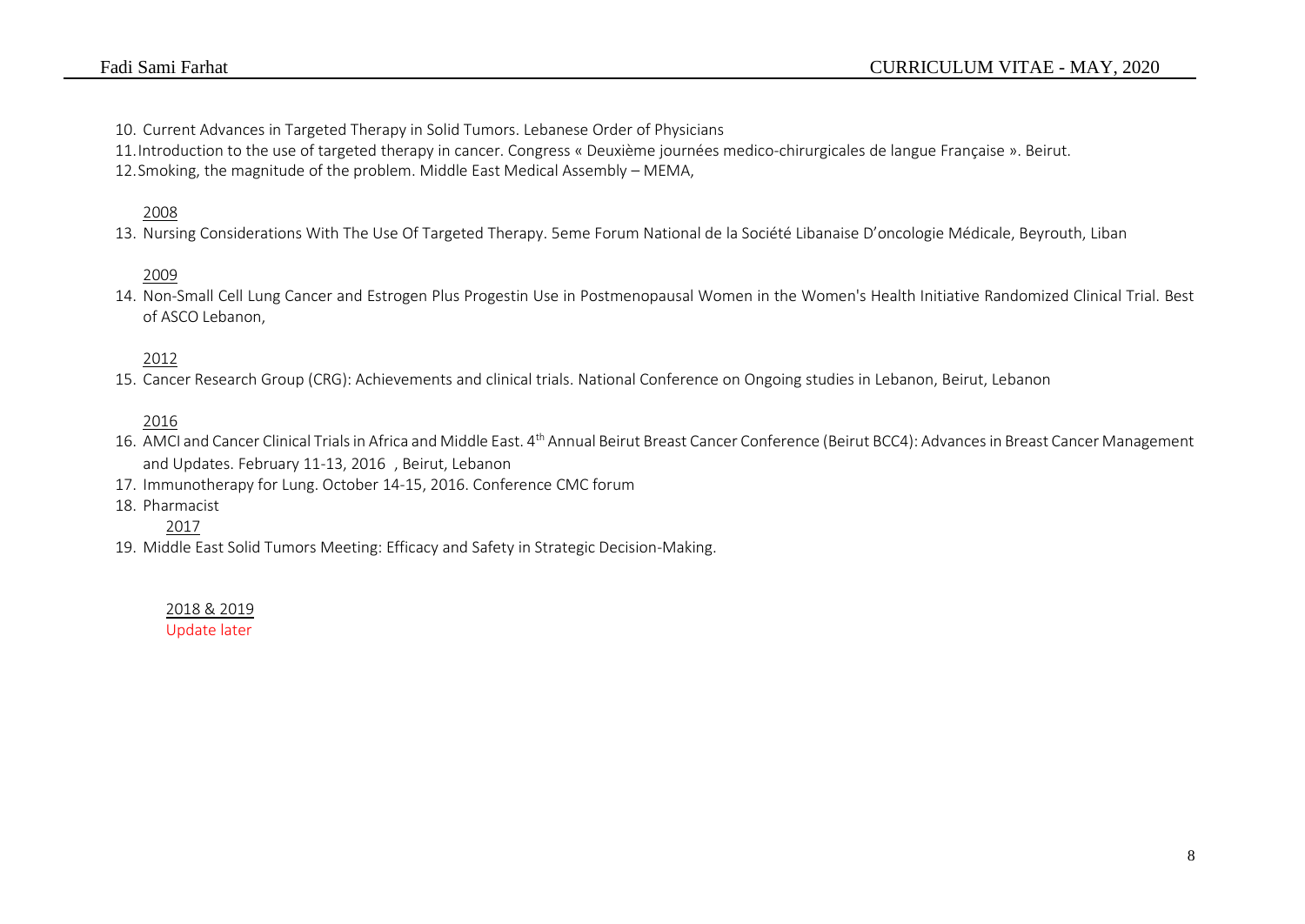# PUBLISHED PEER REVIEWED ARTICLES [1]

| Phase          | <b>AUTHORS</b>                                                                                                          | <b>TITLE</b>                                                                                                                                                                                       | <b>YEAR</b> | <b>JOURNAL</b>                            |
|----------------|-------------------------------------------------------------------------------------------------------------------------|----------------------------------------------------------------------------------------------------------------------------------------------------------------------------------------------------|-------------|-------------------------------------------|
| Phase II       | G. Y. Chahine, F. L. Nasr, J. G. Kattan, F. S. Farhat, M.-<br>E. El Seoudi, M. Bachour, W. T. Moukadem, F. C.<br>Younes | Phase II trial of weekly docetaxel and carboplatin as first line chemotherapy in advanced or<br>metastatic non-small cell lung cancer                                                              | 2005        | JCO 23(16 suppl):7330-7330                |
| Case<br>report | F Farhat, J Kattan, S Culine,  JP Droz.                                                                                 | Liposarcome du cordon spermatique: à propos d'un cas avec revue de la literature.                                                                                                                  | 1994        | Bull Cancer, 81, pp. 223-225,<br>1994.    |
| Case<br>report | F Farhat, J Kattan, S Culine, M Bekradda, JP Droz.                                                                      | Efficacité de l'association 5-fluorouracile, adriamycine et cisplatinum (FAP) dans le traitement<br>des cylindromes métastatiques. A propos d'un cas avec revue de la literature.                  | 1994        | Bull Cancer, 81, pp. 47-50, 1994.         |
| Case<br>Report | L Mounedji-Boudiaf, S Culine,  Farhat, M Bekradda,<br>JP Droz                                                           | Lymphome B de grande malignité primitif de la prostate. A propos d'un cas avec revue de la<br>littérature                                                                                          | 1994        | Bull Cancer, 81, pp. 334-337,<br>1994     |
| Review         | F Farhat, P Ruffié.                                                                                                     | Les traitements antiémétiques. C\A ASCO 1994                                                                                                                                                       | 1994        | Cancérologie, pp:18-20, 1994.             |
| Review         | L Abs, S Culine, M Bekradda, F Farhat, JP Droz.                                                                         | Intérêt d'une mono-antibiothérapie par pipéracilline associée au sulbactam et suivie<br>éventuellement par la vancomycine dans les neutropénies fébriles des tumeurs solides                       | 1994        | Bull Cancer, 81, pp. 871-876,<br>1994.    |
| Case<br>Report | F Farhat, S Culine, MJ Terrier-Lacombe, JP Droz.                                                                        | Adénocarcinome du rete testis. A propos d'un cas avec revue de la littérature                                                                                                                      | 1995        | Bull Cancer, 82, pp. 167-172.             |
| Case<br>series | F Farhat, S Culine JP Droz                                                                                              | Tumeurs desmoplastiques à petites cellules rondes de l'adulte: une nouvelle entité »                                                                                                               | 1995        | Bull Cancer, 82, pp. 665-673.<br>1995     |
| Case<br>Series | S Culine, C Lhomme, F Farhat, JP Droz.                                                                                  | Salvage chemotherapy in non-dysgerminomatous germ cell tumors of the ovary                                                                                                                         | 1995        | Eur J Cancer, 31A, 11, pp. 1290-<br>1291. |
| Case<br>series | F Farhat, S Culine,  JP Droz                                                                                            | Cisplatin and ifosfamide with either vinblastine or etoposide as salvage therapy for refractory<br>or relapsing germ cell tumors: the Institut Gustave Roussy experience                           | 1996        | Cancer, 77, pp. 1193-1197.                |
| Case<br>Series | S Culine, C Théodore, F Farhat,  JP Droz.                                                                               | Cisplatin-based chemotherapy after retroperitoneal lymph node dissection in patients with<br>pathological stage II nonserminomatous germ cell tumors                                               | 1996        | J Surg Oncology, 61, pp. 195-198.         |
| Case<br>series | F Farhat, S Culine, C Lhomme, P , JP Droz.                                                                              | Desmoplastic small round cell tumors: result of a four-drug chemotherapy regimen in five adult<br>patients»                                                                                        | 1997        | Cancer, 77, pp. 1363-1366. 1996.          |
| Case<br>series | K Fizazi, F Farhat, C Théodore, O Rixe, E Comoy, T Le<br>Chevallier                                                     | Ca 125 and neuron-specific enolase (NSE) as tumour markers for intra-abdominal desmoplastic<br>small round cell tumors»                                                                            | 1997        | Br J Cancer, 75, pp. 76-78. 1997.         |
| Case<br>Series | S Culine, C Théodore, M Bekradda, F Farhat,  JP<br>Droz                                                                 | Experience with bleomycine, etoposide, cisplatine (BEP) and alterning cisplatine,<br>cyclophosphamide, bleomycine (Vbiv) regimens of chemotherapy in poor-risk<br>nonseminomatous germ cell tumors | 1997        | Am J Clin Oncol, 20, pp. 184-188.         |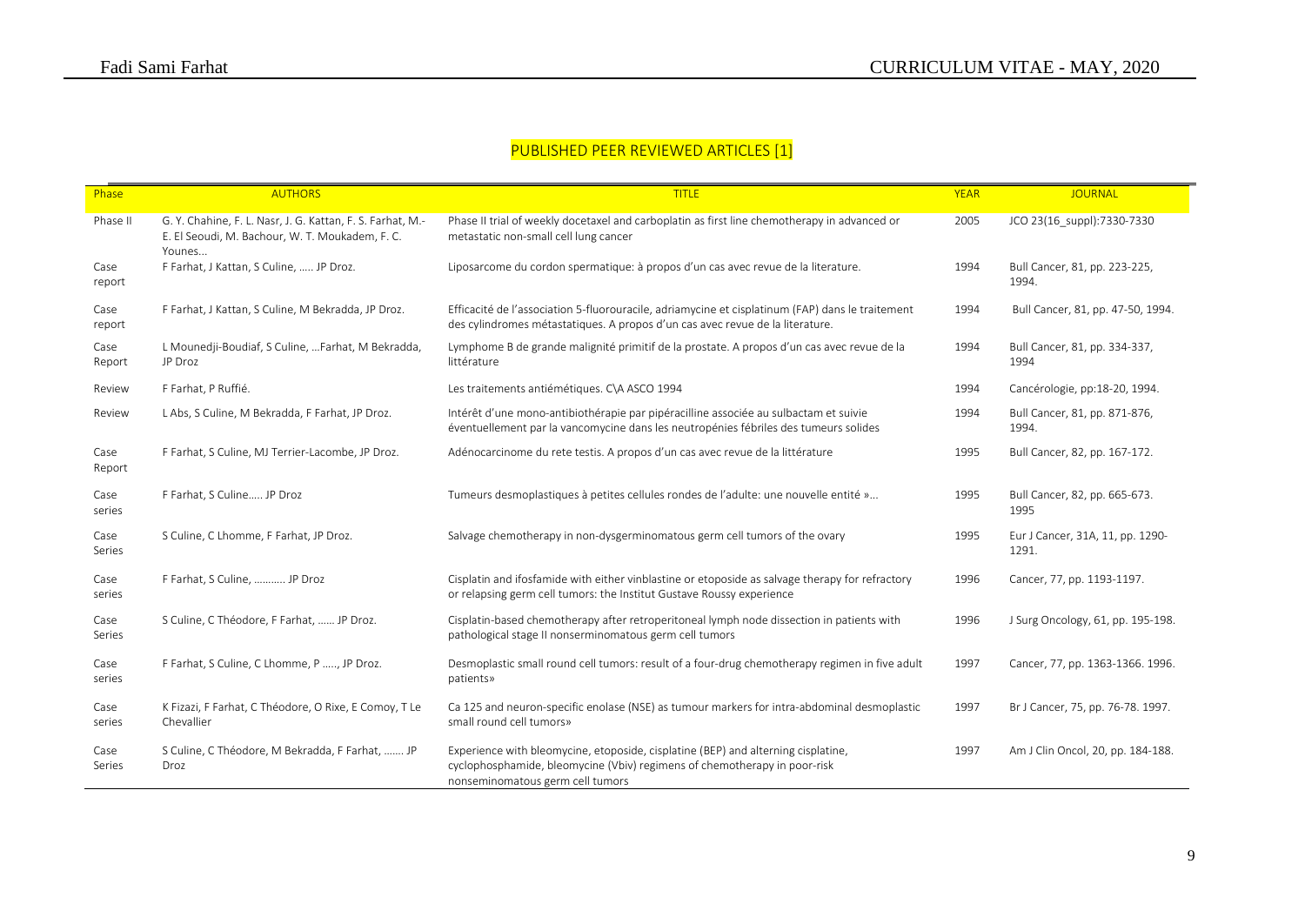|  |  | Fadi Sami Farhat |
|--|--|------------------|
|--|--|------------------|

| Case<br>Series | S Culine, I Philippot, F Farhat,  JP Droz.                                                           | Evaluation of long-term results of a modified VAB-6 chemotherapy regimen in a cohort of good-<br>risk metastatic nonseminomatous germ-cell tumors».               | 1997 | Bull Cancer, 84, pp. 368-672.                                            |
|----------------|------------------------------------------------------------------------------------------------------|-------------------------------------------------------------------------------------------------------------------------------------------------------------------|------|--------------------------------------------------------------------------|
| Phase IV       | Mahfouz RA, Hoteit R, Salem Z, Bazarbachi A,<br>Mugharbel A, Farhat F, Ziyadeh A, Ibrahim A, Taher A | JAK2 V617F gene mutation in the laboratory work-up of myeloproliferative disorders:<br>experience of a major referral center in Lebanon.                          | 2001 | Genet Test Mol Biomarkers, 2011<br>Apr;15(4):263-5                       |
| Phase II       | Fadi Nasr, Georges Chahine, Joseph Kattan, Fadi<br>Farhat et al.                                     | Gemcitabine plus Carboplatine Combination Therapy as second Line Treatment in patients with<br>Relapsed Breast Cancer                                             | 2004 | Clinical Breast Cancer, 5 (2): 117 -<br>22.2004.                         |
| Phase II       | M Ghosn, Joseph Kattan, Fadi Farhat, Fariha Younes,<br>Jamal Gasmi.                                  | Phase II trial of Capecitabine and Vinorelbine as first line chemotherapy for metastatic breast<br>cancer patients.                                               | 2006 | Anticancer Research, 2006, vol<br>26, 3. 2451-2456.                      |
| Phase II       | Marwan Ghosn Joseph Kattan, Fadi Farhat, Georges<br>Chahine                                          | Sequential Vinorelbine (N) - Capecitabine (C) followed by Docetaxel in Advanced Breast cancer<br>(ABC): Long-term results of pilot Phase II trial                 | 2007 | Cancer Chemotherapy and<br>Pharmacology. 2007. Aug 24.                   |
| Phase II       | Marwan Ghosn, Fadi Farhat  Georges Chahine.                                                          | FOLFOX-6 Combination As The First-Line Treatment Of Locally Advanced And/Or Metastatic<br>Pancreatic Cancer                                                       | 2007 | Am J of Clin Oncol. 2007. Feb;<br>$30(1): 15-20.$                        |
| Review         | Fadi Farhat                                                                                          | A General Review Of The Role Of Irinotecan (CPT11) In The Treatment Of Gastric Cancer                                                                             | 2007 | Medical Oncology. 2007:<br>24(2):137-46                                  |
| Case<br>Report | Farhat Fadi, Fakhruddine Najla.                                                                      | A Case of Synchronous Relapse of Breast Cancer and Uterine Müllerian Adenosarcoma Post<br>Tamoxifen in a Premenopausal Woman                                      | 2008 | European Journal of<br>Gynaecological Oncolology. 2008;<br>$29(1):95-7.$ |
| Case<br>Report | Rami Mahfouz; Fadi Farhat                                                                            | Kodamaea (Pichia) ohmeri fungaemia complicating acute myeloid leukaemia in a patient with<br>haemochromatosis                                                     | 2008 | Pathology, 2008. Jan;40(1):99-<br>101.                                   |
| Case<br>series | Rachid Haidar, S Sagghieh, , Fadi Farhat,  Miguel<br>Abboud                                          | Limb salvage surgery for children and adolescents with malignant bone tumors in a developing<br>country                                                           | 2008 | Pediatric Blood and Cancer, 2008.<br>Aug 4.                              |
| Phase II       | Joseph Kattan; Fadi Farhat; Nadine Yazbeck; Marwan<br>Ghosn                                          | Weekly docetaxel, zoledronic acid and estramustine in hormone-refractory prostate cancer<br>(HRPC)                                                                | 2008 | Investigational New Drugs.<br>Feb;26(1):75-9.                            |
| Phase II       | M. Ghosn, C. Hanna, F. Farhat,  Kattan.                                                              | Low Dose Docetaxel, Carboplatin and Capecitabine in the Treatment of Recurrent and/or<br>Metastatic Head and Neck Cancer (HNC): Results of a Pilot Phase II Study | 2008 | Pan Arab Journal of Oncology.<br>Sept. 2008; 1(3): 10-13                 |
| Phase II       | Yasser Abou-Mourad, Zaher Otrack,  Fadi Farhat,<br>Ali Shamseddine.                                  | Docetaxel and irinotecan as first - line chemotherapy in patients with advanced non small cell<br>lung cancer: a pilot study.                                     | 2008 | Journal Medical Libanais.<br>$56(1):16-21.$                              |
| Case<br>Report | Fadi S Farhat, Fady Geara  Walid Daya                                                                | Tongue carcinoma in an adult Down's syndrome patient: a case report                                                                                               | 2009 | World J Surg Oncol. 2009; 7: 26.                                         |
| Phase II       | Farhat FS, Kattan J, Chahine GY et al.                                                               | Role of low dose capecitabine combined to irinotecan in advanced and metastatic gastric<br>cancer                                                                 | 2009 | Med Oncol. 2009 Jul 31                                                   |
| Phase IV       | Hanane Dahoui, Hayek Munya, Farhat Fadi, Bitar<br>Fadi, Abboud Miguel.                               | Pulmonary Hypertension in Children and Young Adults with Sickle Cell Disease: Evidence for<br><b>Familial Clustering</b>                                          | 2009 | Pediatric Blood & Cancer, 2009                                           |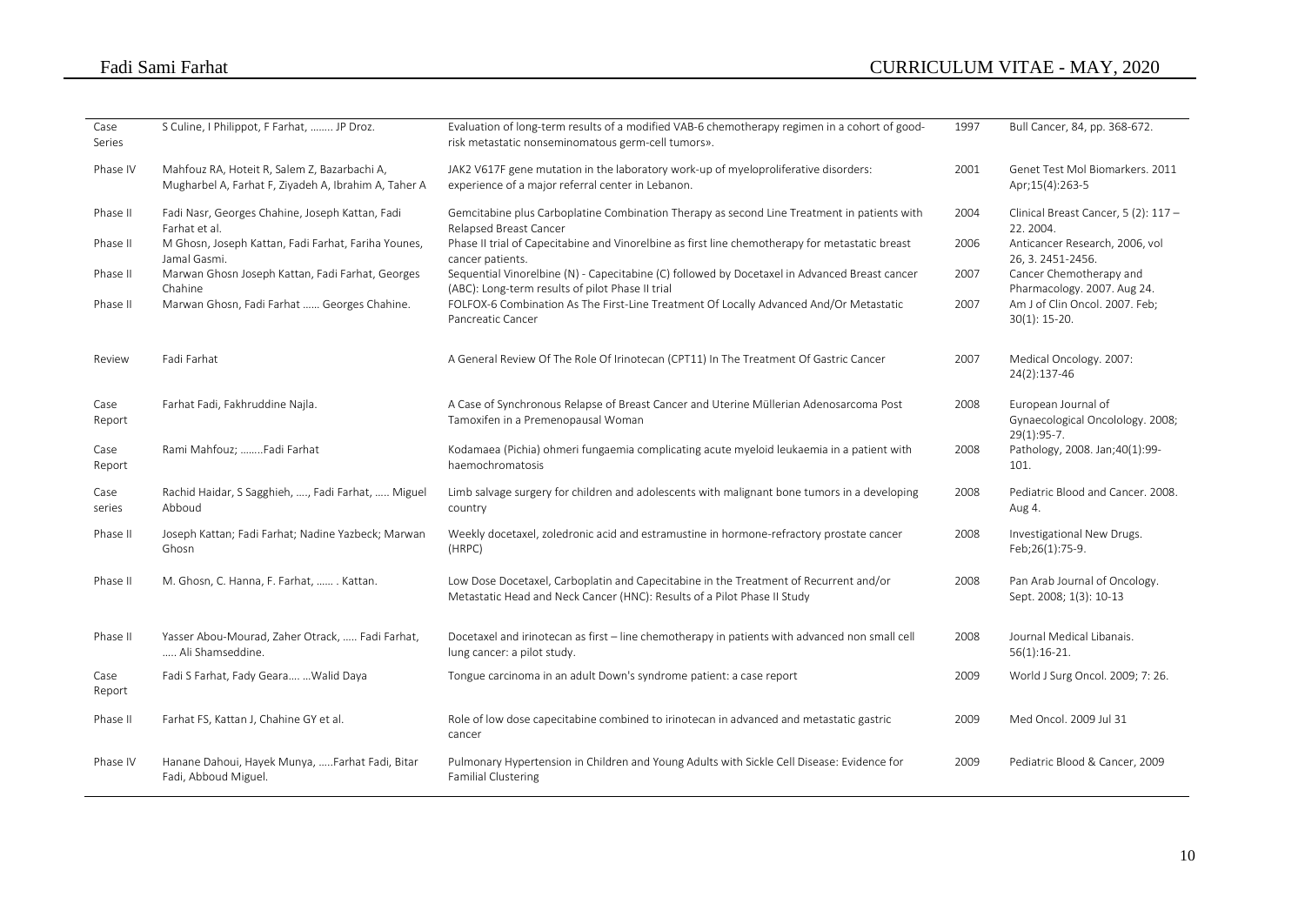| Phase II       | M. Ghosn, P. Aftimos, FS. Farhat et al.                                                                                                                                                    | A phase II randomized study comparing navelbine and capecitabine (Navcap) followed either by<br>Navcap or by weekly docetaxel in the first-line treatment of HER-2/neu negative metastatic<br>breast cancer.          | 2010 | Med Oncol. Dec 7. 2010.                                                 |
|----------------|--------------------------------------------------------------------------------------------------------------------------------------------------------------------------------------------|-----------------------------------------------------------------------------------------------------------------------------------------------------------------------------------------------------------------------|------|-------------------------------------------------------------------------|
| Review         | Fadi S. Farhat, Joseph Kattan, Marwan G. Ghosn.                                                                                                                                            | Role Of Capecitabine And Irinotecan Combination Therapy In Advanced Or Metastatic Gastric<br>Cancer                                                                                                                   | 2010 | Expert Review, April 2010                                               |
| Case<br>Series | Marwan Ghosn, Carla Hajj, Joseph Kattan, Fadi Farhat<br>et al                                                                                                                              | Triple-Negative Breast Cancer in Lebanon: A Case Series.                                                                                                                                                              | 2011 | The Oncologist 2011; 16:1552-<br>1556                                   |
| Phase II       | Fadi Farhat; Sally Temraz; Joseph Kattan et al.                                                                                                                                            | A Phase II Study of Lipoplatin (Liposomal Cisplatin) - Vinorelbine Combination in HER-2/neu<br>Negative Metastatic Breast Cancer                                                                                      | 2011 | Clinical Breast Cancer. 2011                                            |
| Review         | Ali Shamseddin, Fadi Farhat                                                                                                                                                                | Platinum-based Compounds for the Treatment of Metastatic Breast Cancer                                                                                                                                                | 2011 | Chemotherapy. 2011                                                      |
| Phase II       | Ghosn M Farhat F                                                                                                                                                                           | Sequential FOLFOX-6 and gemcitabine for locally advanced and/or metastatic pancreatic cancer                                                                                                                          | 2012 | Med Oncol. Dec; 29(4): 2831-7                                           |
| Phase II       | Kattan JG, Boutros CY, Farhat FS,  Ghosn MG.                                                                                                                                               | Sequential therapy with gemcitabine and Carboplatin followed by Paclitaxel as first line<br>treatment for advanced urothelial cancer.                                                                                 | 2012 | J Cancer; 3: 362-8.                                                     |
| Phase IV       | Otrock ZK, Mahfouz RA, Fahed Z, Farhat FS, Ziade A,<br>Nasr F, Kassem N, Abboud MR.                                                                                                        | Delayed initiation of front-line imatinib therapy predicts for poor response to nilotinib as<br>second-line treatment of imatinib-resistant or intolerant CML: single center report of the<br>ENACT trial in Lebanon. | 2012 | Int J Hematol. 2012<br>Oct;96(4):521-4.                                 |
| Review         | Fadi S. Farhat, Arafat Tfayli Ali Shamseddine                                                                                                                                              | Expression and prognostic impact of VEGF and bFGF in non-small cell lung cancer.                                                                                                                                      | 2012 | Crit Rev Oncol Hematol.<br>Nov;84(2):149-60.                            |
| Phase II       | Shamseddine A, Farhat FS, Elias E, Khauli RB, Saleh A,<br>Bulbul MA.                                                                                                                       | High-dose calcitriol, docetaxel and zoledronic acid in patients with castration-resistant prostate<br>cancer: a phase II study.                                                                                       | 2013 | Urol Int.; 90(1):56-61.                                                 |
| Phase IV       | Zaher K. Otrock, Jad Saab, Georges Aftimos, Fady<br>Nasr, Fadi S. FarhatAli Bazarbachi                                                                                                     | A Collaborative Nationwide Lymphoma Study in Lebanon: Incidence of Various Subtypes and<br>Analysis of Associations with Viruses.                                                                                     | 2013 | Pathology & Oncology Research;<br>May 2013.                             |
| Review         | Fadi S Farhat, Wissam Houhou                                                                                                                                                               | Targeted Therapies In Non-Small Cell Lung Carcinoma: What Have We Achieved So Far?"                                                                                                                                   | 2013 | Therapeutic Advances in Medical<br>Oncology; vol 5, 4 July,             |
| Case<br>Series | Najla Fakhruddin, Rami Mahfouz, Fadi Farhat,<br>Ghazi Zaatari                                                                                                                              | Epidermal growth factor receptor and KRAS mutations in lung adenocarcinoma: A retrospective<br>study of the Lebanese population.                                                                                      | 2014 | Oncology Reports                                                        |
| Review         | Fadi S Farhat, Joseph G Kattan                                                                                                                                                             | Nursing Considerations with The Use Of Targeted Therapy.                                                                                                                                                              | 2014 | Journal Medical Libanais. S26, Vol<br>56.                               |
| Review         | Rim S. Ishak, Simon Abi Aad, Angela Kyeidi, Fadi S.<br>Farhat.                                                                                                                             | Cutaneous manifestations of anti-angiogenic therapy in oncology: Review with focus on VEGF<br>inhibitors                                                                                                              | 2014 | Critical Reviews in Oncology<br>/Hematology 90, 2, 152-164, May<br>2014 |
| Cohort         | Tarek Assi & Elie El Rassy & Samer Tabchi & Toni<br>Ibrahim & Tania Moussa & Ralph Chebib & Fadi El<br>Karak & Fadi Farhat & Georges Chahine & Fadi Nasr &<br>Marwan Ghosn & Joseph Kattan | Treatment of cancer patients in their last month of life aimless chemotherapy                                                                                                                                         | 2015 | Support Care Cancer<br>DOI 10.1007/s00520-015-2959-3                    |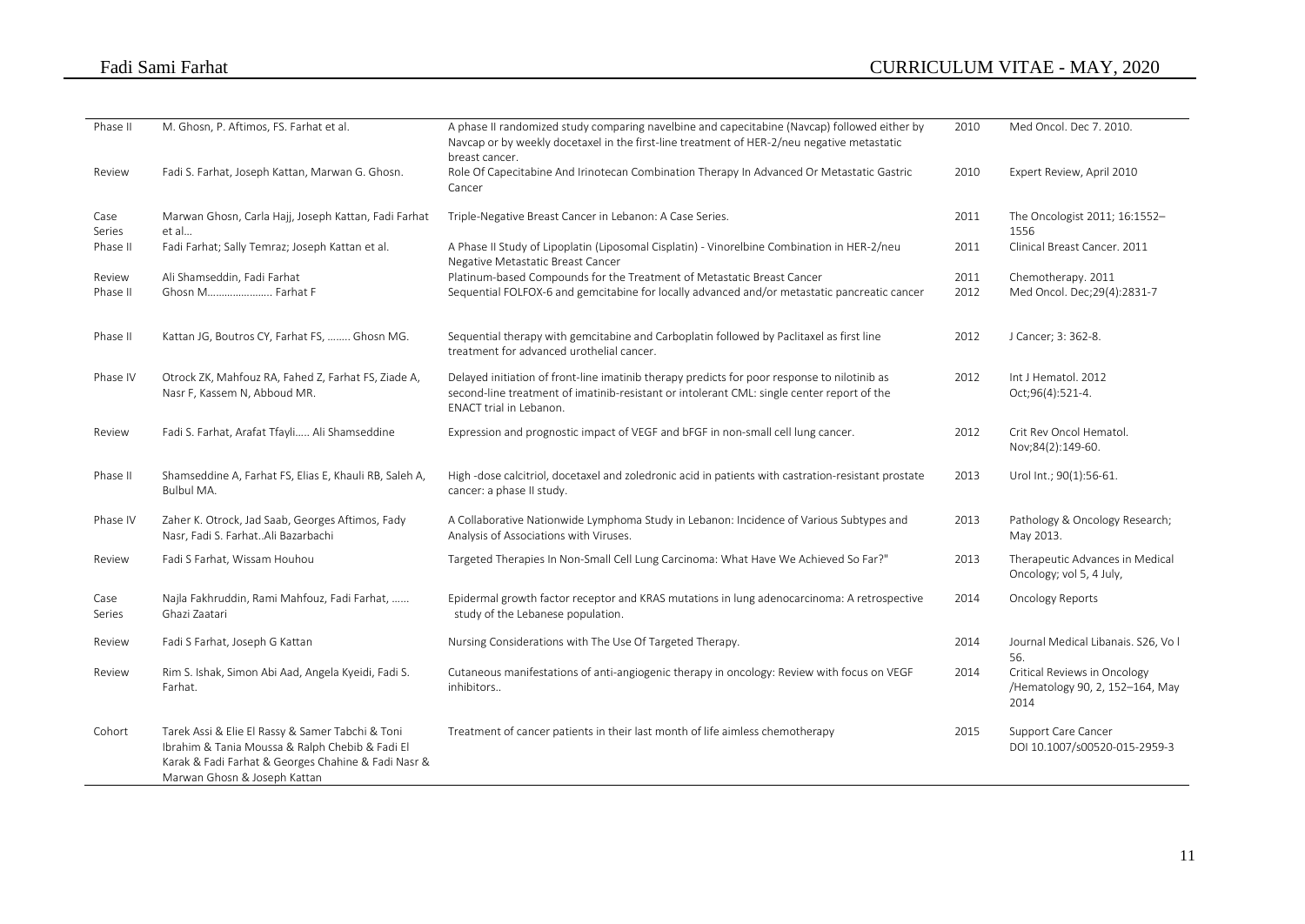# Fadi Sami Farhat CURRICULUM VITAE - MAY, 2020

| Phase II       | Fadi S. Farhat, Marwan G. Ghosn, Joseph G. Kattan                                                                                                                 | Oral vinorelbine plus cisplatin followed by maintenance oral vinorelbine as first-line treatment<br>for advanced non-small cell lung cancer.                | 2015 | Cancer Chemotherapy and<br>Pharmacology. May                                    |
|----------------|-------------------------------------------------------------------------------------------------------------------------------------------------------------------|-------------------------------------------------------------------------------------------------------------------------------------------------------------|------|---------------------------------------------------------------------------------|
| Review         | F. Chehade, M. Ghosn,  F. Farhat, J. Daher, M.<br>Jreige, M. Haidar.                                                                                              | Approches de la médecine nucléaire au Liban dans les tumeurs neuroendocrines. Trends of<br>nuclear medicine in Lebanon in neuroendocrine tumors             | 2015 | Médecine Nucléaire - Imagerie<br>fonctionnelle et métabolique. V<br>39 - March. |
| Review         | Simon Abi Aad, Matthew Pierce, Fadi S. Farhat,<br>Alexandre Benjo, Elie Mouhayar.                                                                                 | Hypertension induced by chemotherapeutic and immunosuppresive agents: A new challenge.<br>Critical.                                                         | 2015 | Reviews in Oncology/Hematology<br>93;28-35.2015.                                |
| Case<br>Series | Elias Chelala, Hampig Khourye, , Fadi Farhat,<br>Joseph Kattan.                                                                                                   | Central Macular Thickness Monitoring After a Taxane-based Therapy in Visually Asymptomatic<br>Patients.                                                     | 2016 | Chemotherapy 2016.                                                              |
| Cohort         | Tarek Assi & Elie El Rassy & Aline Khazzaka & Tania<br>Moussa & Tony Ibrahim & Clarisse Kattan & Fadi El<br>Karak & Fadi Farhat & Marwan Ghosn & Joseph<br>Kattan | Characteristics of Gastric Cancer in Lebanon a Descriptive Study from a Single Institutional<br>Experience                                                  | 2016 | J Gastrointest Canc<br>DOI 10.1007/s12029-016-9903-8                            |
| Phase II       | Fadi Farhat, Joseph G. Kattan, Marwan Ghosn                                                                                                                       | Oral vinorelbine in combination with trastuzumab as a first-line therapy of metastatic or locally<br>advanced HER2-positiv                                  | 2016 | Cancer Chemother Pharmacol.<br>2016 May; 77(5): 1069-77                         |
| Phase II       | Joseph Kattan & Marwan Bachour & Fadi Farhat &<br>Elie El Rassy & Tarek Assi & Marwan Ghosn                                                                       | Phase II trial of weekly Docetaxel, Zoledronic acid, and Celecoxib for castration-resistant<br>prostate cancer                                              | 2016 | Invest New Drugs. DOI<br>10.1007/s10637-016-0357-4                              |
| Phase IV       | Tarek Assi, Joseph Kattan, Elie El Rassy, Samer Tabchi,<br>Ralph Chebib, Tania Moussa, Colette Hanna, Fadi El<br>Karak, Fadi Farhat, Marwan Ghosn                 | Efficacy and safety of everolimus in hormone receptor positive breast cancer in a developing<br>country Real-life single institutional experience           | 2016 | Journal of Cancer Research and<br>Therapeutics · June 2016                      |
| Phase IV       | Zaher K. Otrock, Nabil Chamseddine Fadi S.<br>FarhatHussein Z. Farhat                                                                                             | A Nationwide Non-Interventional Epidemiological Data Registry on Myelo-dysplastic Syndromes<br>in Lebanon".                                                 | 2016 | Hematology/Oncology and Stem<br>Cell Therapy. 2016.                             |
| Review         | ElieEl Rassy  Fadi Farhat Joseph Kattan <sup>a</sup> .                                                                                                            | Pancreatic small cell cancer.                                                                                                                               | 2016 | Clinics and Research in<br>Hepatology and<br>Gastroenterology, 40, 3            |
| Review         | F. Farhat, A. Othman, G. el Baba, J. Kattan.                                                                                                                      | Revealing a cancer diagnosis to patients: attitudes of patients, families, friends, nurses, and<br>physicians in Lebanon-results of a cross-sectional study | 2016 | Curr Oncol. 2015 Aug; 22(4).                                                    |
| Review         | Fadi Fahat, Fadi Elkarak, Ahmad Othman, Joseph<br>Kattan.                                                                                                         | Review And Results Of A Survey About Biosimilars Prescription And Challenges In The Middle<br>East And North Africa Region                                  | 2016 | Springer plus, First Online: 30<br>December 2016                                |
| Review         | Tarek Assi & Elie El Rassy & Tony Ibrahim & Tania<br>Moussa & Aline Tohme & Fadi El Karak & Fadi Farhat<br>& Salma Faddoul & Marwan Ghosn & Joseph Kattan         | The role of palliative care in the last month of life in elderly cancer patients                                                                            | 2016 | Support Care Cancer<br>DOI 10.1007/s00520-016-3444-3                            |
| Case<br>report | Najla Fakhruddin Fadi Farhat                                                                                                                                      | Hepatoid Adenocarcinoma of the Stomach: A Challenging Diagnostic and Therapeutic Disease<br>through a Case Report and Review of the Literature.             | 2017 | Frontiers in Medicine. ID: 299661.                                              |
| Case<br>report | T. Assi, E. El Rassy, G. Abi-Tayeh, C. Sader-Ghorra, G.<br>Abadjian, R. Eid, T. Moussa, F. Farhat, J. Kattan                                                      | Chemotherapy-induced differentiation to cure botryoid rhabdomyosarcoma A case report and<br>review of the literature                                        | 2017 | Eur. J. Gynaecol. Oncol. - ISSN:<br>0392-2936 XXXVIII, n. 2, 2017               |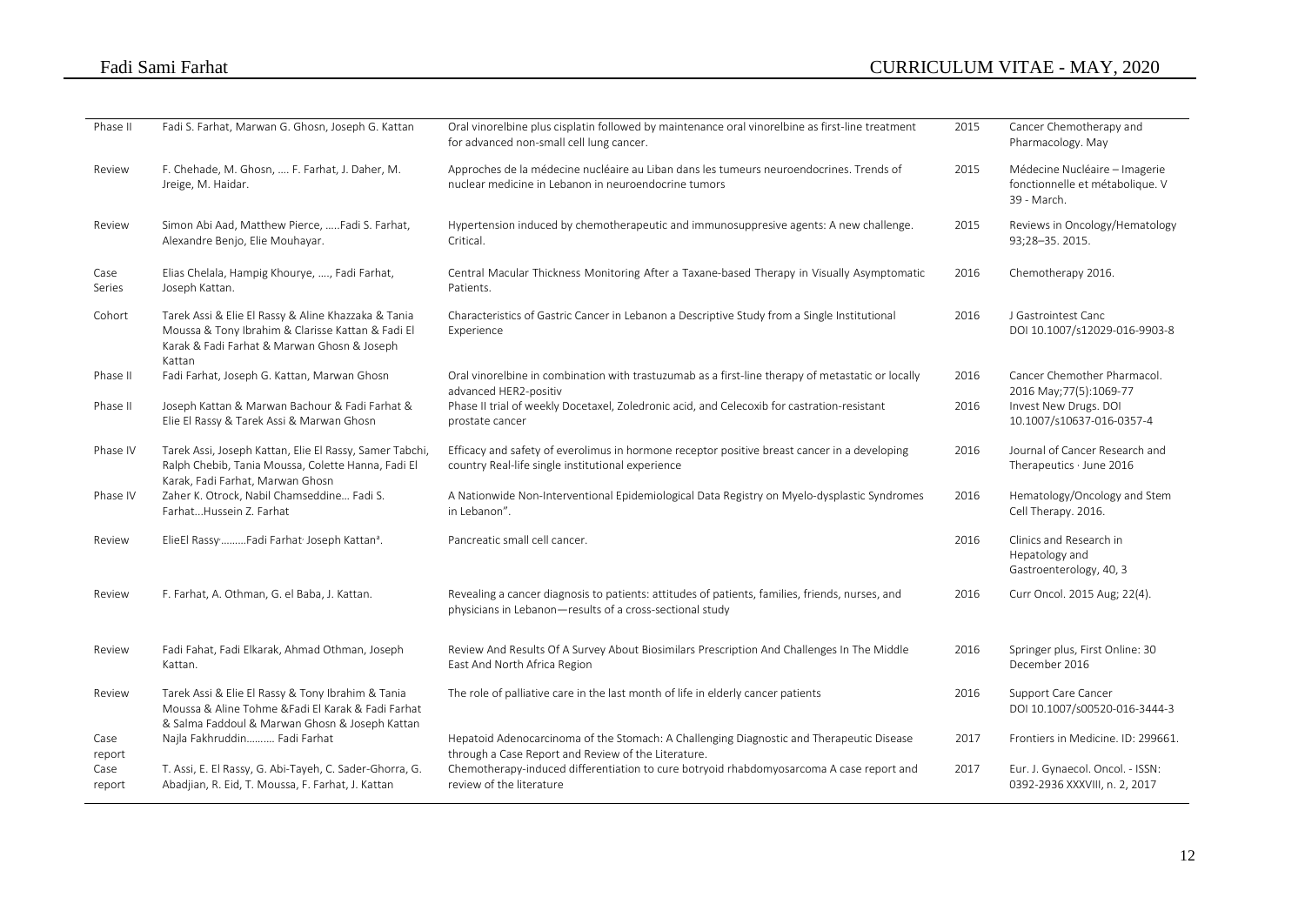| Case<br>Series | Arafat Tfayli, Hind Rafei, Alain Mina,  Fadi Farhat,<br>Ghazi Zaatari.                                                                         | Prevalence of EGFR and ALK Mutations in Lung Adenocarcinomas in the Levant Area - a<br>Prospective Analysis.                                                                   | 2017 | Asian Pac J Cancer Prev, 18 (1),<br>107-114       |
|----------------|------------------------------------------------------------------------------------------------------------------------------------------------|--------------------------------------------------------------------------------------------------------------------------------------------------------------------------------|------|---------------------------------------------------|
| Case<br>series | Fadi El KarakFadi FarhatMohamad Haidar                                                                                                         | PET/CT Scanner and Bone Marrow Biopsy In Detection Of Bone Marrow Involvement In Diffuse<br>Large B-Cell Lymphoma                                                              | 2017 | PONE-D-16-22802R3                                 |
| Case<br>Series | Najla Fakhruddin, Mark Jabbour, Michael<br>NovyFadi FarhatRami Mahfouz                                                                         | BRAF and NRAS Mutations in Papillary Thyroid Carcinoma and Concordance in BRAF mutations<br>Between Primary and Corresponding Lymph Node Metastases.                           | 2017 | Scientific Reports                                |
| Review         | El Shamieh S <sup>1</sup> , Saleh F <sup>1</sup> , Fawaz MA <sup>1</sup> , Siest G <sup>1</sup> , Farhat<br>FS <sup>1</sup> , Visvikis-Siest S | Next generation sequencing and immuno-histochemistry profiling identify numerous<br>biomarkers for personalized therapy of endometrioid endometrial carcinoma                  | 2017 | Clin Chem Lab Med. 2017 Jun 29.                   |
| Review         | Fadi Farhat, Simon Abi Aad, Lopez                                                                                                              | The Concept of Biosimilars: from Characterization to Evolution - A Narrative Review                                                                                            | 2017 | The Oncologist                                    |
| Review         | Joseph Kattan, Roland Eid, Hampig Raphael Kourie,<br>Fadi Farhat, Marwan Ghosn, Claude Ghorra, Roland<br>Tomb                                  | Mesotheliomas in Lebanon Witnessing a Change in Epidemiology                                                                                                                   | 2017 | Asian Pac J Cancer Prev, 17 (8),<br>4169-4173     |
| Case<br>Genom  | El Shamieh S, Saleh F, Moussa S, Kattan J, Farhat F.                                                                                           | RICTOR gene amplification is correlated with metastasis and therapeutic resistance in triple<br>negative breast cancer"                                                        | 2018 | Pharmacogenomics. 2018 Jun<br>1;19(9):757-760     |
| Case<br>Report | Joya Hadchiti, Francois Kamar, Fadi Farhat and Feras<br>Chehade                                                                                | 18F- uoro-2-deoxyglucose positron emission-computed tomography in a rare cutaneous form<br>of Rosai-Dorfman disease: A case report                                             | 2018 | Molecular & Clinical Oncology 8:<br>236-241, 2018 |
| Case<br>report | Marwan El Mobadder, Fadi Farhat, Samir Nammour.                                                                                                | Photobiomodulation therapy in the treatment of oral mucositis, dysgeusia and oral dryness as<br>side effects of head and neck radiotherapy in a cancer patient: a case report. | 2018 | Dent. J. 2018, 6, 64.                             |
| Case<br>report | Ralph Chebib, Roland Eid, Fadi Farhat, Joseph Kattan<br>and Claude Ghorra                                                                      | Aggressive Grade 2 Neuroendocrine Tumor Salvaged by Temozolomide- Based Therapy-A Case<br>Report and Literature Review                                                         | 2018 | Oncol Cancer Case Rep 2018,4:2                    |
| Cohort         | Elie El Rassy Marwan Ghosn Fadi Farhat Ziad Bakouny<br>Tarek Assi Georges Chahine Fadi Nasr Fady Ghassan                                       | Toxicities Associated with Docetaxel-Based Regimens in the Adjuvant Treatment of Early-Stage<br>Breast Cancer A Multicenter Prospective Real-Life Experience                   | 2018 | Breast Care 2018;13:121-125                       |
| Review         | Haddad Fadi El Karak Joseph Kattan<br>Elie El Rassy, Fadi Farhat & Joseph Kattan                                                               | The forgotten role of adjuvant immune checkpoint inhibitors in preventing melanoma brain<br>metastasis                                                                         | 2018 | Immunotherapy (2018) 10(15),<br>1289-1291         |
| Review         | Mervat Mattar on behalf of Collaborators of the<br>NEtwork for Drug Quality and Safety (NEDQAS)                                                | On the use of substandard medicines in hematology: An emerging concern in the Middle East<br>and North Africa region                                                           | 2018 |                                                   |
| Review         | Ziad Bakouny, Elie El Rassy, Fares Yared, Antoine Abi<br>Lutfallah, Marwan Ghosn, Fadi Farhat & Joseph                                         | Is there a role for the platelet-to-lymphocyte ratio in chronic lymphocytic leukemia?                                                                                          | 2018 | Future Science OA                                 |
| Case<br>Genom  | Kattan<br>El Shamieh S, Saleh F, Moussa S, Kattan J, Farhat F.                                                                                 | Next generation sequencing reveals a nonsense mutation in RB1 that may promote chemo-<br>resistance to palbociclib in ovarian cancer                                           | 2019 | Drug Metabolism and<br>Personalized Therapy       |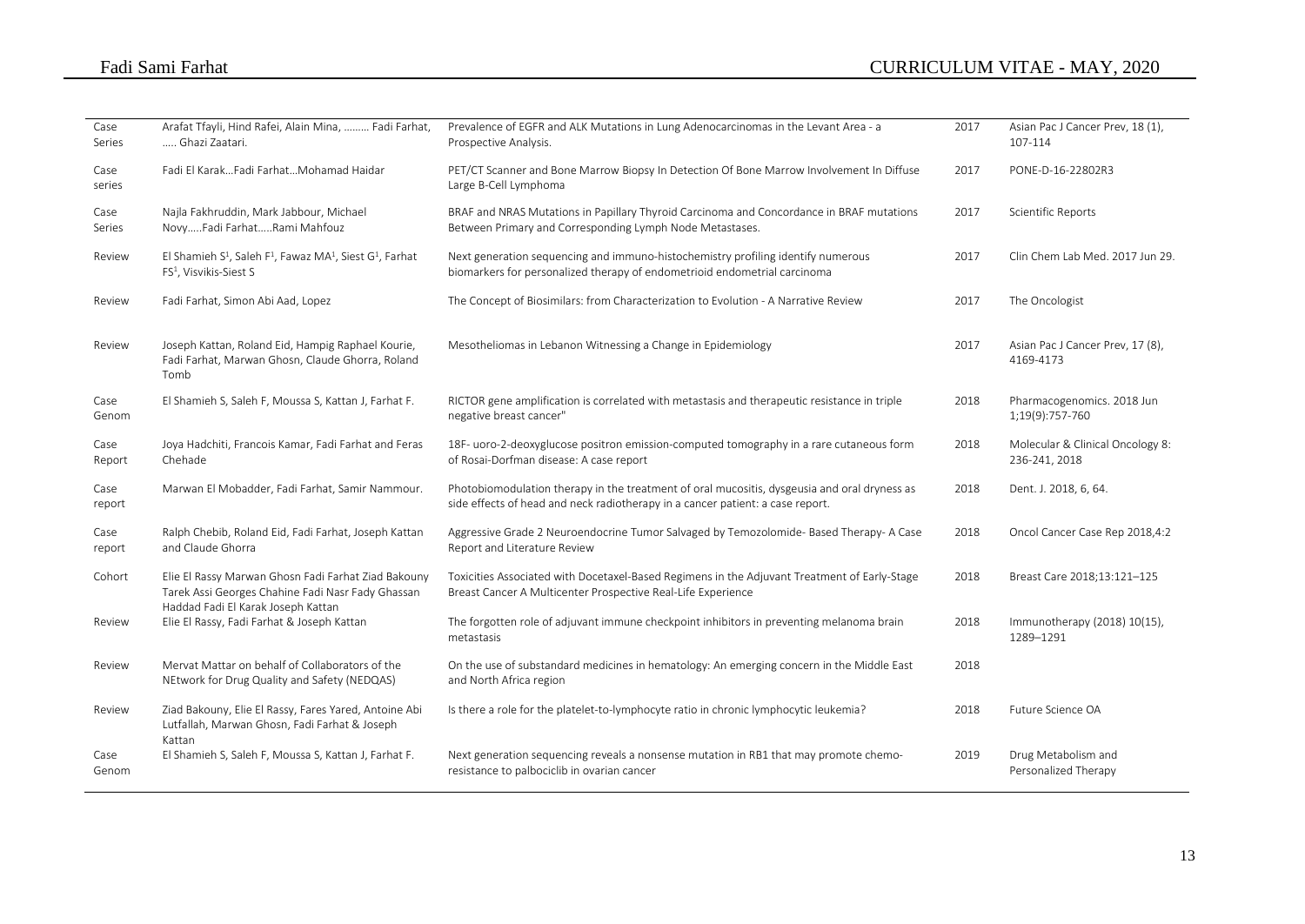# CURRICULUM VITAE - MAY, 2020

|  |  | Fadi Sami Farhat |
|--|--|------------------|
|--|--|------------------|

| Case<br>Report | F Farhat, M Tarabaih, A Kanj, M Aoun, J Kattan, T Assi,<br>A Awada                                                                                                                                                                  | Palbociclib safety and efficacy beyond Ribociclib-induced liver toxicity in metastatic hormone-<br>receptors positive breast cancer patient   | 2019 | Anti-cancer Drugs                               |
|----------------|-------------------------------------------------------------------------------------------------------------------------------------------------------------------------------------------------------------------------------------|-----------------------------------------------------------------------------------------------------------------------------------------------|------|-------------------------------------------------|
| Case<br>Report | F Farhat, M Tarabaih, J Kattan, T Assi                                                                                                                                                                                              | Un cas de cancer du sein dans la seule famille libanaise atteinte de la maladie de Fabry                                                      | 2019 | Bulletin de cancer                              |
| Case<br>Report | Farida Abi Farraj, Hadi Sabbagh, Tarek Aridi, Najla<br>Fakhruddin and Fadi Sami Farha                                                                                                                                               | Signet Ring Cell Carcinoma of the Colon in Young Adults: A Case Report and Literature Review                                                  | 2019 | Case Reports in Oncological<br>Medicine         |
| Case<br>Report | J Kattan, C Kattan, F Farhat, T Assi.                                                                                                                                                                                               | Overcoming the resistance to BRAF inhibitor by the double BRAF and MEK inhibition in<br>advanced melanoma: A case report.                     | 2019 | Anti-cancer Drugs                               |
| Case<br>report | Marwan El Mobadder, Fadi Farhat, Samir Nammour.                                                                                                                                                                                     | Photobiomodulation Therapy in the Treatment of Chronic Dysphagia Post Hormonal Therapy in<br>a Breast Cancer Patient                          | 2019 | Dent. J. 2019, 7, 53                            |
| Case<br>report | Marwan El Mobadder, Fadi Farhat, Samir Nammour.                                                                                                                                                                                     | Photobiomodulation Therapy in the Treatment of Chronic Dysphagia Post Hormonal Therapy in<br>a Breast Cancer Patient                          | 2019 | Dent. J. 2019, 7, 53                            |
| Case<br>series | Elie Rassy, Fadi El Karak; Josiane Bassil; Mohamed<br>Awali; Colette Hanna; Anthony Saroufim; Fadi Nasr;<br>Fadi Farhat; Joseph Kattan; Marwan Ghosn; Mike<br>Paulden.                                                              | Impact and Cost-Effectiveness of Oncotype DX for Guiding Adjuvant Chemotherapy Decisions in<br>Early Breast Cancer.                           | 2019 | Clinical Oncology                               |
| Phase IV       | Fady El Karak, Fady Gh Haddad <sup>,</sup> , Roland Eid, Maya Al<br>Ghor, Elie El Rassy, Nizar Ahmadieh, Theresia<br>Choullamy, Nour A Halim, Arafat Tfayli, Fadi Farhat,<br>Joseph Kattan, Fady Nasr, Marwan Ghosn & Hazem<br>Assi | Lung Cancer and Immunotherapy: A Real-Life Experience from Second Line and Beyond                                                             | 2019 | Future Oncology                                 |
| Phase IV       | Marwan Ghosn, Emad Hamada, Hamdy Abdel Azim,<br>Jamal Zekri, Mubarak Al-Mansour, Mohammed<br>Jaloudi, Fadi Nasr, Hassan Errihani, Adda Bounedjar,<br>Amel Mezlini, Hamouda Boussen, Joseph Kattan, Fadi<br>El Karak, Fadi Farhat    | OSSMAR: An Observational Study to describe the use of sunitinib in real-life practice for the<br>treatment of Metastatic Renal Cell Carcinoma | 2019 | Journal of Global Oncology                      |
| Review         | Deborah Mukherji · Bassem Youssef ·  · Fadi<br>Farhat · Muhammad Bulbul · Sally Temraz · Ali<br>Shamseddine · Silke Gillessen · Aurelius Omlin · Raja<br>Khauli                                                                     | Management of patients with high-risk and advanced prostate cancer in the Middle East:<br>resource-stratified consensus recommendations       | 2019 | World Journal of Urology                        |
| Case<br>Genom  | Salim Moussa, Fatima Saleh, Said El Shamieh, Fadi<br>Farhat                                                                                                                                                                         | Detection of PIK3R1 (L449S) mutation in a patient with ovarian cancer: a case report                                                          | 2020 | Case Rep Oncol 2020;13:188-192                  |
| Cohort         | Fadi S. Farhat, Mohamed Tarabey, Feras Chehade,,<br>Tarek Assi, Joseph Kattan                                                                                                                                                       | Current status of cancer-related pain and opioid use in South Lebanon: A pilot study                                                          | 2020 | The Gulf Journal of Oncology<br>(GJO). 2020 SEP |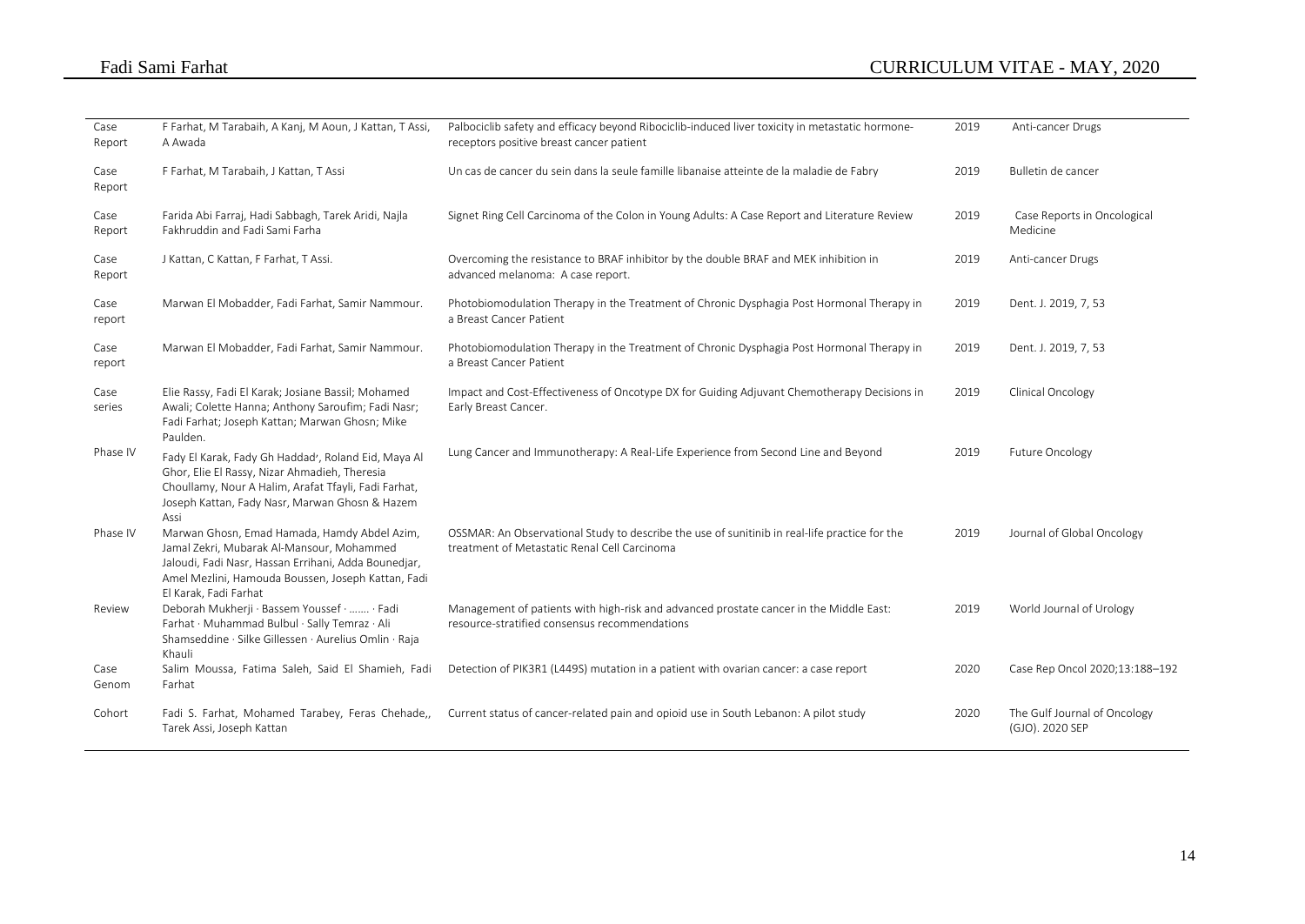| Review | Tarek Assi Joseph Kattan Elie Rassy Hussein<br>Nassereddine Fadi Farhat Charles Honore Axel Le<br>Cesne Julien Adam Olivier Mir                                                                             | Targeting CDK4 (cyclin-dependent kinase) amplification in liposarcoma: A comprehensive<br>review on                                 | 2020 | Critical Reviews in Oncology/<br>Hematology.153, September<br>2020, 103029 |
|--------|-------------------------------------------------------------------------------------------------------------------------------------------------------------------------------------------------------------|-------------------------------------------------------------------------------------------------------------------------------------|------|----------------------------------------------------------------------------|
| Review | Assi, Tarek; Rassy, Elie; Farhat, Fadi; Kattan, Clarisse;<br>Kattan, Joseph.                                                                                                                                | Docetaxel Rechallenge in Patients with Metastatic Prostate Cancer: A Comprehensive Review.                                          | 2020 | Oncol Res Treat ; : 1-8, 2020 May<br>07.                                   |
| Review | Fadi Farhat, Abdulaziz Al Farsi, Ahmed Mohieldin,<br>Bassim Jaffar Al Bahrani, Eman Sbaity, Hassan Jaffar,<br>Joseph Kattan, Kakil Rasul, Khairallah Saad, Tarek Assi,<br>Waleed El Morsi and Rafid A Abood | Comprehensive review into the challenges of gastrointestinal tumors in the Gulf and Levant<br>countries                             | 2020 | World Journal of Clinical Cases<br>Manuscript                              |
| Review | Tarek Assi, Elie Rassy, Hussein, Nassereddine, Fadi<br>Farhat, Fadi ElKarak, Joseph Kattan, Marwan Ghosn                                                                                                    | TRK inhibition in soft tissue sarcomas: A comprehensive review                                                                      | 2020 | Seminars in Oncology<br>Volume 47, Issue 1, February<br>2020, Pages 73-84  |
| Review | Tony Ibrahim, Abir Ahmadie, Elie Rassy, Fadi El Karak,<br>Colette Hanna, Fadi Farhat, Joseph Kattan, Marwan<br>Ghosn                                                                                        | Comprehensive tumor profiling-guided therapy in rare or refractory solid cancer : A feasibility<br>study in daily clinical practice | 2020 | Bull Cancer. 2020 Apr; 107(4):410-<br>416                                  |
| Review | T. Assi · E. El Rassy · F. Farhat · J. Kattan                                                                                                                                                               | Overview on the role of preoperative therapy in the management of kidney cancer                                                     | 2020 | lin Transl Oncol 2020 Jan; 22(1):<br>$11 - 20.$                            |

| Review | Ali Shamseddine, George Chahine, Fadi Farhat Mar<br>Peeters                                                                               | Tailored treatment guidelines for patients with metastatic colorectal<br>cancer in Lebanon                                                                                                                       |  |
|--------|-------------------------------------------------------------------------------------------------------------------------------------------|------------------------------------------------------------------------------------------------------------------------------------------------------------------------------------------------------------------|--|
| Case   | Fadi Farhat: Said El Shamieh: Tarek Assi: Fatima Saleh:<br>Mohammad Cham; Ahmad Othman                                                    | Poor response to Erlotinib in ovarian cancer patient with EGFR G796S<br>mutation                                                                                                                                 |  |
| Review |                                                                                                                                           | Pain evaluation in a tertiary center                                                                                                                                                                             |  |
| Review | Arafat Tfayli, MD, FRCP; Fadia Elias, MD; Rita Slim;<br>Zeinoun Hallal; Layal Maatouk; Islam Anan; Ahmed<br>Ibrahim, BSc; Fadi Farhat, MD | Cost Effectiveness Analysis in Advanced Non-Squamous Non-Small-Cell<br>Lung Cancer in Lebanon: A Comparison Between First-Line Bevacizumab<br>with Paclitaxel and Carboplatin Versus Pemetrexed with Carboplatin |  |

15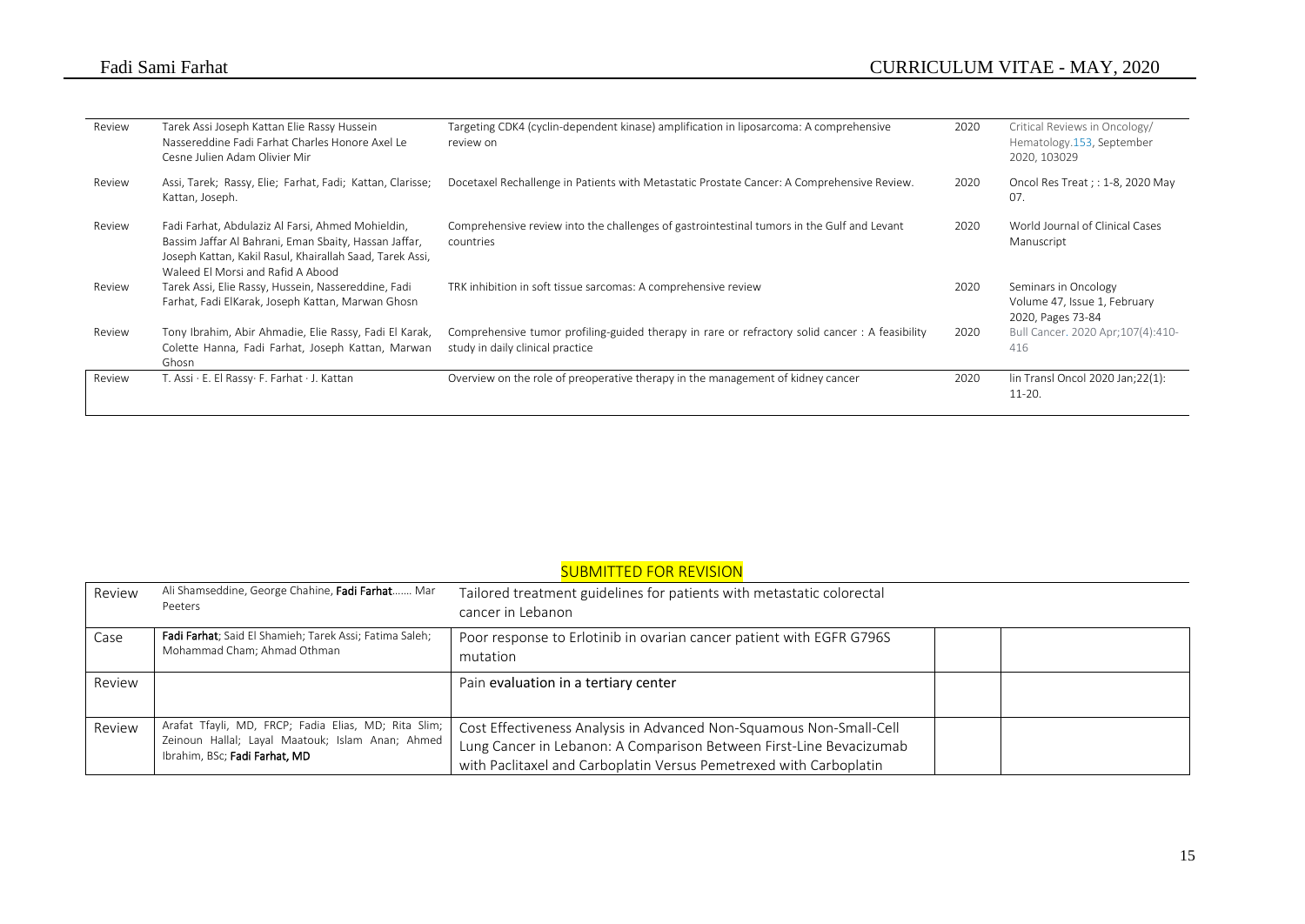|               | CLINICAL RESEARCH/Principal Investigator - Phase II                                                    |                   |         |
|---------------|--------------------------------------------------------------------------------------------------------|-------------------|---------|
| <b>FIELD</b>  | Title                                                                                                  | Protocol          | Outcome |
| <b>Brain</b>  | Phase II Trial Of Temodal And BICNU In The Second Line Treatment Of Brain Tumors                       | <b>CRG CE 025</b> |         |
| <b>Breast</b> | A Phase II randomized study comparing vinorelbine and capecitabine(NavCap) with sequential NavCap      | <b>CRG SE 012</b> | Article |
|               | followed by weekly docetaxel (NavCap-Taxotere) in the first line treatment of metastatic breast cancer |                   |         |
|               | A phase II Study Of Gemzar and Carboplatine in The Treatment Of Relapsed Metastatic Breast Cancer      | <b>CRG SE 003</b> | Article |
|               | A Phase II Study Of The Combination Capecitabine And Vinorelbine As Salvage Chemotherapy In Advanced   | <b>CRG SE 000</b> | Article |
|               | Or Metastatic Breast Cancer                                                                            |                   |         |
|               | A Phase II Study Of The Combination Capecitabine And Vinorelbine followed by Taxotere As Salvage       | <b>CRG SE 001</b> | Article |
|               | Chemotherapy In Advanced Or Metastatic Breast Cancer                                                   |                   |         |
|               | A phase II trial Epirubicin / Docetaxel In The Neoadjuvant Treatment Of Breast Cancer                  | <b>CRG SE 027</b> | Article |
|               | A phase II trial Gemzar and Caelyx in the second line treatment of metastatic Breast cancer            | <b>CRG SE 013</b> | None    |
|               | Gemzar and Taxol as second line treatment for Metastatic Breast cancer                                 | <b>CRG SE 014</b> |         |
|               | Lipoplatine Breast                                                                                     |                   | Article |
|               | Phase II study of the combination Docetaxel Carboplatine and Capecitabine as first line chemotherapy   | <b>CRG SE 002</b> | Article |
|               | in advanced or metastatic breast cancer                                                                |                   |         |
|               | Phase II Trial Of Gemzar And Oxaliplatine In The Second Line Treatment Of Metastatic Breast Cancer     | <b>CRG SE 026</b> | None    |
|               | Phase II trial of oral vinorelbine in combination with taxotere as first line therapy in women with    | <b>CRG SE 036</b> | Article |
|               | previously untreated HER2 negative metastatic breast cancer                                            |                   |         |
|               | Phase II trial of oral vinorelbine in combination with trastuzumab as first line therapy in women with | <b>CRG SE 034</b> | Article |
|               | previously untreated HER2 positive metastatic breast cancer                                            |                   |         |
| <b>CUP</b>    | A phase II study of Gemzar and Oxaliplatin for metastatic carcinoma of Unknown Primary                 | <b>CRG OI 032</b> | None    |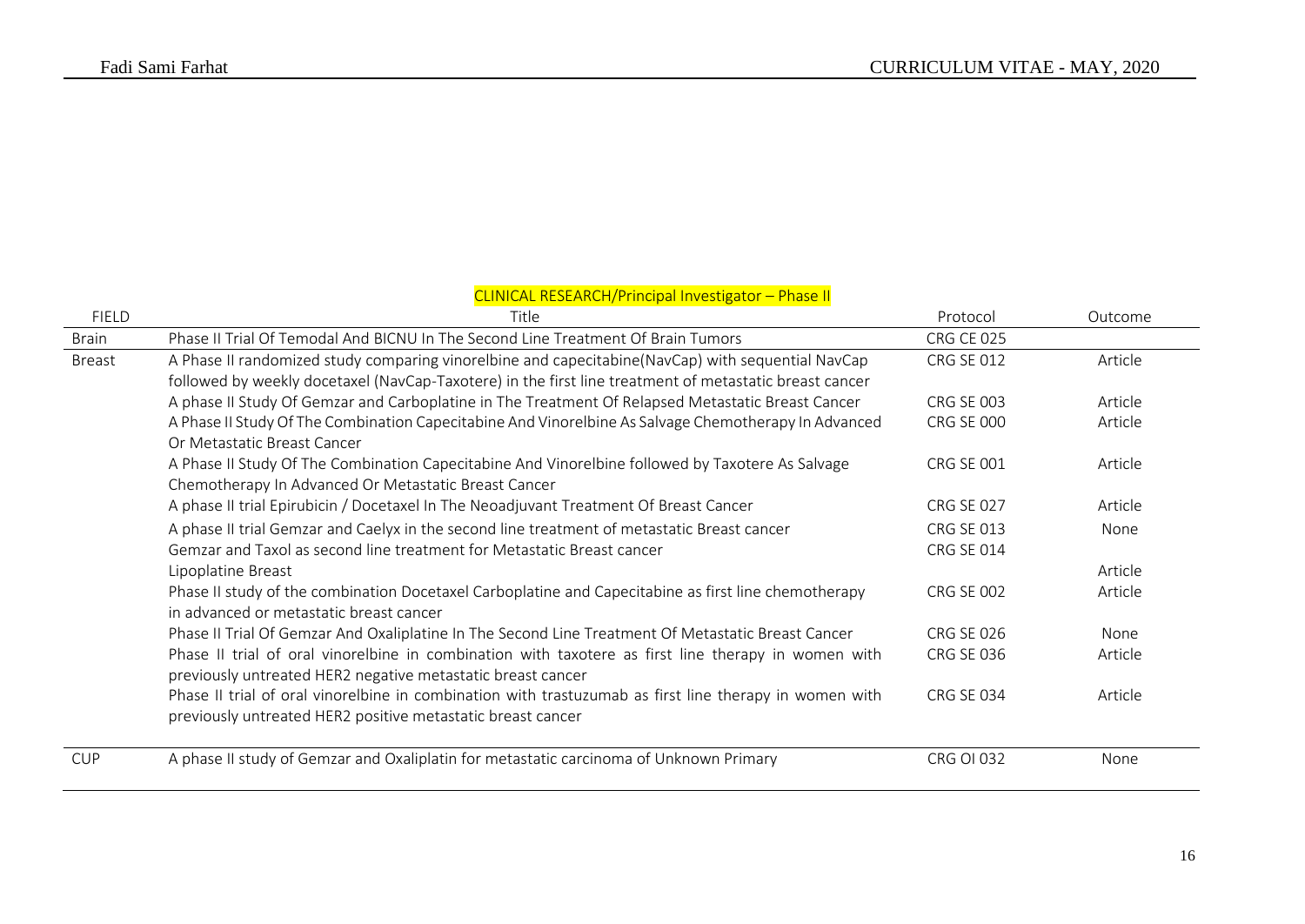| GI         | A mulicenter, single arm, phase II of adjuvant imatinib mesylate (Glivec), in patients following the                                             | AB Science        | ?       |
|------------|--------------------------------------------------------------------------------------------------------------------------------------------------|-------------------|---------|
|            | resection of primary gastro-intestinal stromal tumor (GIST)                                                                                      |                   |         |
| GI         | FOLFOX-6 In The Treatment Of Advanced Pancreatic Cancer                                                                                          | <b>CRG PA 011</b> | Article |
| GI         | Phase II Study Of Irinotecan/Xeloda In The First Line Treatment Of Metastatic Colon Cancer                                                       | <b>CRG CO 009</b> | Article |
| GI         | Phase II study of sequential FOLFOX 6 followed by Gemcitabine in the first line treatment of locally<br>advanced or metastatic Pancreatic cancer | <b>CRG PA 031</b> | Article |
| GI         | Phase II Study Of The Combination Irinotecan And Capecitabine As First Line Chemotherapy In Advanced<br>or Metastatic Gastric Cancer             | <b>CRG SE 008</b> | Article |
| GI         | Phase II Study Of The Combination Taxotere, oxaliplatine And Capecitabine As First Line Chemotherapy<br>In Advanced or Metastatic Gastric Cancer | <b>CRG GE 035</b> | None    |
| GI         | Phase II Trial Of Sequential Chemotherapy: FLOX Followed By Capelri As Front Line Chemotherapy For<br>Advanced Colorectal Cancer                 | <b>CRG CO 030</b> | Article |
| GI         | Randomized phase II trial evaluating different schedules of CPT11 combined with efusional or bolus                                               | Rhone-Poulenc     | Article |
|            | 5FU/FA as a front-line therapy for advanced colorectal cancer.                                                                                   | Rorer Pharma      |         |
| GU         |                                                                                                                                                  | <b>AUBMC</b>      | Article |
|            | High-dose calcitriol, docetaxel and zoledronic acid in patients with castration-resistant prostate cancer:<br>a phase II study.                  |                   |         |
| GU         | A phase II Study Of Gemzar / Taxol / Carboplatine In The First Line Treatment Urothelial Cancer                                                  | <b>CRG VE 006</b> | Article |
| GU         | A phase II study of Taxotere/Estracyt/Zometa in The First Line Treatment Of Metastatic Prostate Cancer                                           | <b>CRG PR 004</b> | Article |
| GU         | A phase II study of weekly Docetaxel, Zoledranate And Selenium For Androgen-Independent Prostatic<br>Cancer                                      | <b>CRG PR 029</b> |         |
| GU         | Association of Gemzar to Carboplatine followed by Taxol as first line treatment for metastatic Urothelial<br>cancer                              | <b>CRG VE 024</b> | Article |
| GU         | Phase II Trial Of Weekly Docetaxel, Zoledonate And Celecoxib For Androgen Independent Prostate Cancer<br>Patient                                 | <b>CRG PR 019</b> |         |
| <b>GYN</b> | Phase II Study Of The Weekly Combination Gemzar/Taxol/ Carboplatine As First Line Chemotherapy in                                                | <b>CRG OV 020</b> | None    |
|            | Stage III/IV advanced Or Metastatic Ovarian Cancer                                                                                               |                   |         |
| <b>GYN</b> | Phase II Trial Of Topotecan And Caelyx In The Second Line Treatment Of Metastatic Ovarian Cancer                                                 | <b>CRG OV 021</b> | None    |
| H&N        | Taxotere, carboplatine & xeloda as first line treatment for Head & Neck cancer                                                                   | <b>CRG OR 010</b> | Article |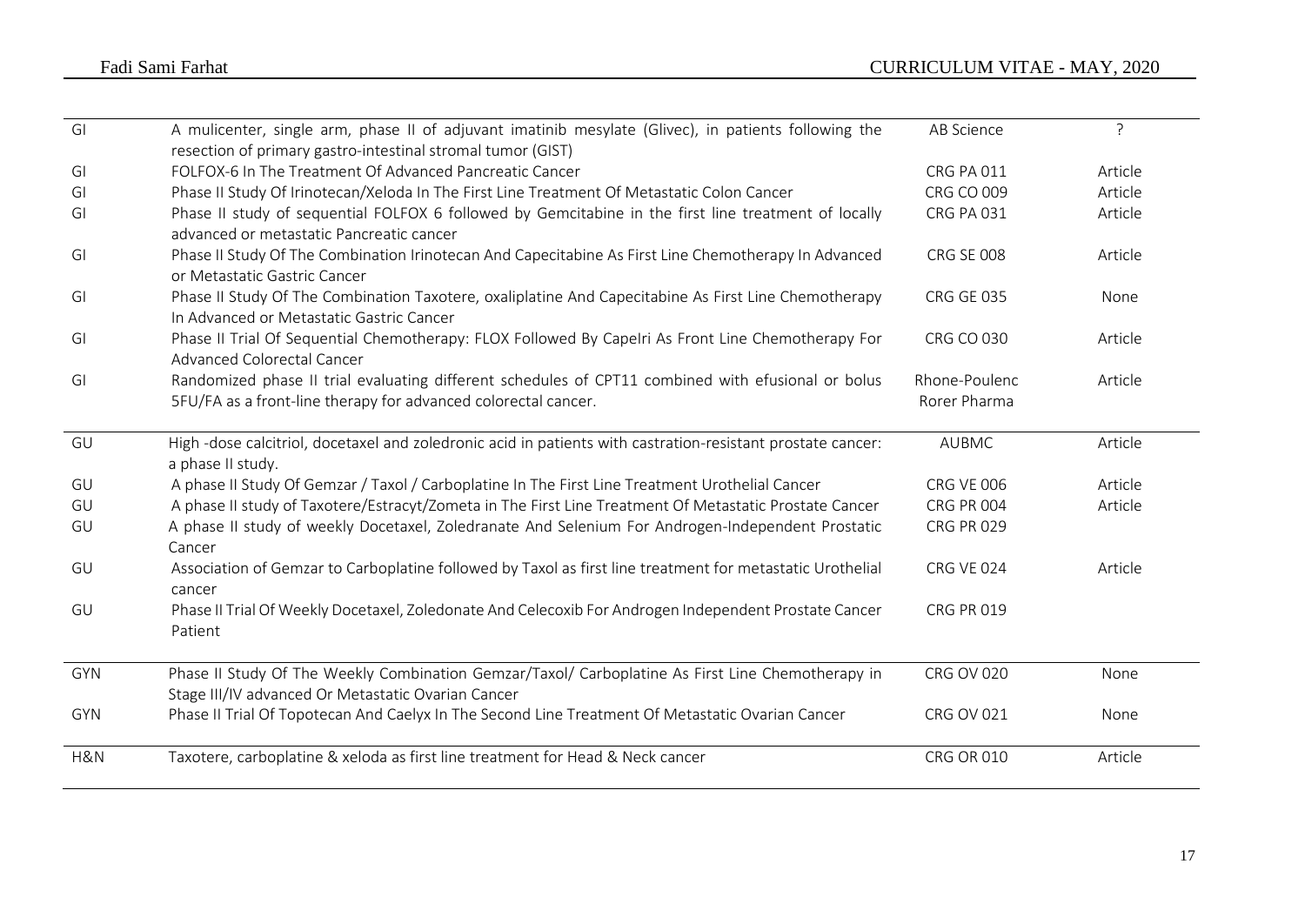| Hemato             | Irinotecan and Gemzar used as second or more line of treatment for NH lymphoma                                                                                                                              | <b>CRG LN 022</b>      | None     |
|--------------------|-------------------------------------------------------------------------------------------------------------------------------------------------------------------------------------------------------------|------------------------|----------|
| Lung               | A phase II Randomized Of Weekly Docetaxel And Carboplatine Followed By Docetaxel Weekly In Advanced<br>Or Metastatic Non Small Metastatic Lung Cancer                                                       | <b>CRG PO 028</b>      |          |
| Lung               | A phase II Study of Irinotecan/Etoposide in The First Line Treatment Of Small Cell Lung Cancer                                                                                                              | <b>CRG PO 005</b>      | Abstract |
| Lung               | A Phase II Trial Of Weekly Gemcitabine And Vinorelbine As Salvage Treatment Of NS Metastatic Non Small<br>Cell Lung Cancer CLC                                                                              | <b>CRG PO 018</b>      |          |
| Lung               | Phase II Study Of Combination Paclitaxel And Hycantin As Second Line Chemotherapy In Advanced Or<br>Metastatic Small Cell Cancer                                                                            | <b>CRG PO 016</b>      | None     |
| Lung               | Phase II Trial Of Irinotecan And VP16 Followed By Carboplatine In The First Line Treatment Of Metastatic<br>Small Cell Lung Cancer                                                                          | <b>CRG PO 015</b>      |          |
| Lung               | Phase II trial of Taxotere in the treatment of Non-Small Cell Lung Cancer in stage III-IV, Roger Bellon.<br>Medical Department, Montpellier Regional Cancer Center                                          | Roger Bellon<br>Pharma | Article  |
| Lung               | Prospective phase II trial of oral vinorelbine plus cisplatin followed by maintenance oral vinorelbine as<br>first line chemotherapy for locally advanced or metastatic non-small-cell lung cancer patients | <b>CRG PO 033</b>      | Article  |
| Lung               | Taxotere and Carboplatine as first line treatment for Metastatic Non Small Cell Cancer                                                                                                                      | <b>CRG PO 017</b>      |          |
| Lung               | Docetaxel and irinotecan as first - line chemotherapy in patients with advanced Non Small Cell Lung<br>Cancer: a pilot study                                                                                | <b>AUBMC</b>           | Article  |
| <b>STS</b>         | Taxotere and Temodal as first or more line of chemohrapy for malignant Melanoma                                                                                                                             | <b>CRG CE 023</b>      | None     |
| Supportive         | Phase II double blind randomised trial of DAU 6215, for the control of acute emesis in high dose cisplatin                                                                                                  | Boehringer             | Abstract |
| Care               | treated cancer patients, Boehringer Ingelheim France. Medical Department, Institute Gustave Roussy -<br>Ville Juif                                                                                          | Ingelheim              |          |
| Supportive<br>Care | The comparison of Kytril to Zofran in the prevention of nausea and vomiting during chemotherapy                                                                                                             | <b>CRG TS 007</b>      | None     |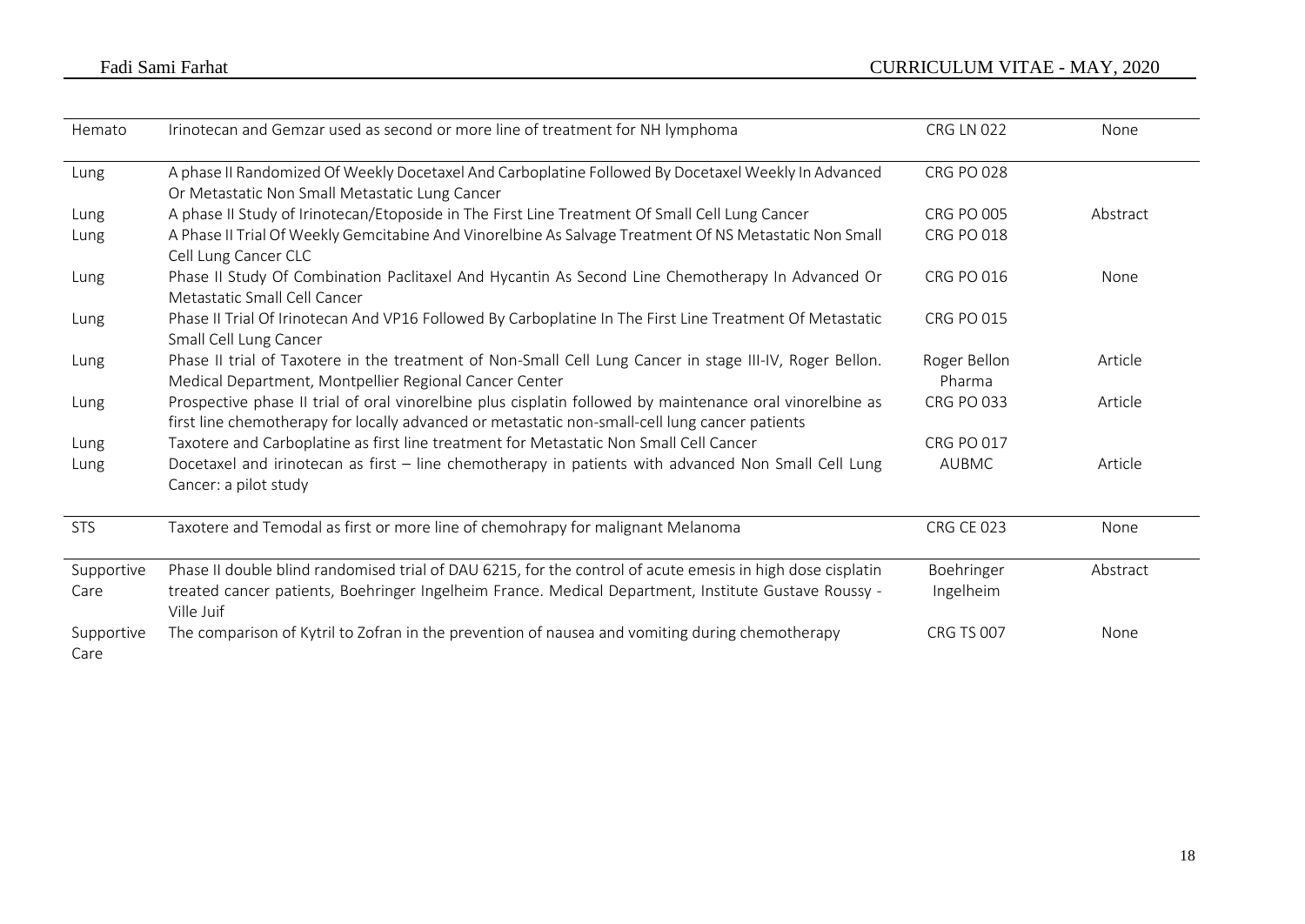| <b>CLINICAL RESEARCH/Principal Investigator - Phase III</b> |                                                                                                                                                                                                                                                                                                                               |                |         |  |
|-------------------------------------------------------------|-------------------------------------------------------------------------------------------------------------------------------------------------------------------------------------------------------------------------------------------------------------------------------------------------------------------------------|----------------|---------|--|
| <b>FIELD</b>                                                | Title                                                                                                                                                                                                                                                                                                                         | Protocol       | Outcome |  |
| Breast                                                      |                                                                                                                                                                                                                                                                                                                               | MONALEESA-     |         |  |
|                                                             |                                                                                                                                                                                                                                                                                                                               | $\overline{2}$ |         |  |
| <b>Breast</b>                                               |                                                                                                                                                                                                                                                                                                                               | MONALEESA-     |         |  |
|                                                             |                                                                                                                                                                                                                                                                                                                               | 7              |         |  |
| <b>Breast</b>                                               | A Multicenter, Multinational, Randomized, Double-Blind, Phase III Study of IMC-1121 B Plus Docetaxel Versus                                                                                                                                                                                                                   | IMCI CP12-     |         |  |
|                                                             | Placebo Plus Docetaxel in Previously Untreated Patients with HER2-Negative, Unresectable, Locally-Recurrent                                                                                                                                                                                                                   | 0606trRIO-     |         |  |
|                                                             | or Metastatic Breast Cancer.                                                                                                                                                                                                                                                                                                  | 012:           |         |  |
| <b>Breast</b>                                               | A three-arm, randomized, open label, phase II study of everolimus in combination with exemestane versus                                                                                                                                                                                                                       | BOLERO-6       |         |  |
|                                                             | everolimus alone versus capecitabine in the treatment of postmenopausal women with estrogen receptor                                                                                                                                                                                                                          |                |         |  |
|                                                             | positive, locally advanced, recurrent, or metastatic breast cancer after recurrence or progression on prior<br>letrozole or anastrozole                                                                                                                                                                                       |                |         |  |
| <b>Breast</b>                                               | An open label, randomized phase III trial of BIBW 2992 and vinorelbine versus trastuzumab and vinorelbine                                                                                                                                                                                                                     | <b>LUX</b>     |         |  |
|                                                             | in patients with metastatic HER2-overexpressing breast cancer failing one prior trastuzumab treatment.                                                                                                                                                                                                                        | Breast I       |         |  |
| <b>Breast</b>                                               | Neoadjuvant                                                                                                                                                                                                                                                                                                                   |                |         |  |
| GI                                                          | A prospective, multicenter, randomized, double-blind, placebo controlled, 2-parallel group, Phase III study to<br>compare efficacy and safety of Masitinib at 9 mg/kg/day in combination with Gemcitabine, to Placebo in<br>combination with Gemcitabine, in treatment of patients with advanced/metastatic pancreatic cancer | Pancreas ABS   |         |  |
| Hemato                                                      |                                                                                                                                                                                                                                                                                                                               | <b>CATCH</b>   |         |  |
| Hemato                                                      |                                                                                                                                                                                                                                                                                                                               | CRAD001N2      |         |  |
|                                                             |                                                                                                                                                                                                                                                                                                                               | 301            |         |  |
| Hemato                                                      | "Efficacy and Safety of Long-Term (6 Months) Innohep® Treatment versus Anticoagulation with a Vitamin K                                                                                                                                                                                                                       | CAMN107E2      |         |  |
|                                                             | Antagonist (Warfarin) for the Treatment of Acute Venous Thromboembolism in Cancer Patients".                                                                                                                                                                                                                                  | 401            |         |  |
| Hemato                                                      | A Phase 3, Randomized, Double-blind Study of Duvelisib Administered in Combination with Rituximab and                                                                                                                                                                                                                         |                |         |  |
|                                                             | Bendamustine vs Placebo Administered in Combination with Rituximab and Bendamustine in Subjects with                                                                                                                                                                                                                          |                |         |  |
|                                                             | Previously-Treated Indolent Non- Hodgkin Lymphoma                                                                                                                                                                                                                                                                             |                |         |  |
| Hemato                                                      | A randomized, double-blind, placebo-controlled, multi-center phase III study of RAD001 adjuvant therapy in                                                                                                                                                                                                                    |                |         |  |
|                                                             | poor risk patients with Diffuse Large B-Cell Lymphoma (DLBCL) of RAD001 versus matching placebo after                                                                                                                                                                                                                         |                |         |  |
|                                                             | patients have achieved complete response with first-line rituximab-chemotherapy                                                                                                                                                                                                                                               |                |         |  |
| Hemato                                                      | Extending molecular responses with Nilotinib in newly diagnosed chronic myeloid leukemia (CML) patients in<br>chronic phase (ENESTxtnd)                                                                                                                                                                                       | (ENESTxtnd)    |         |  |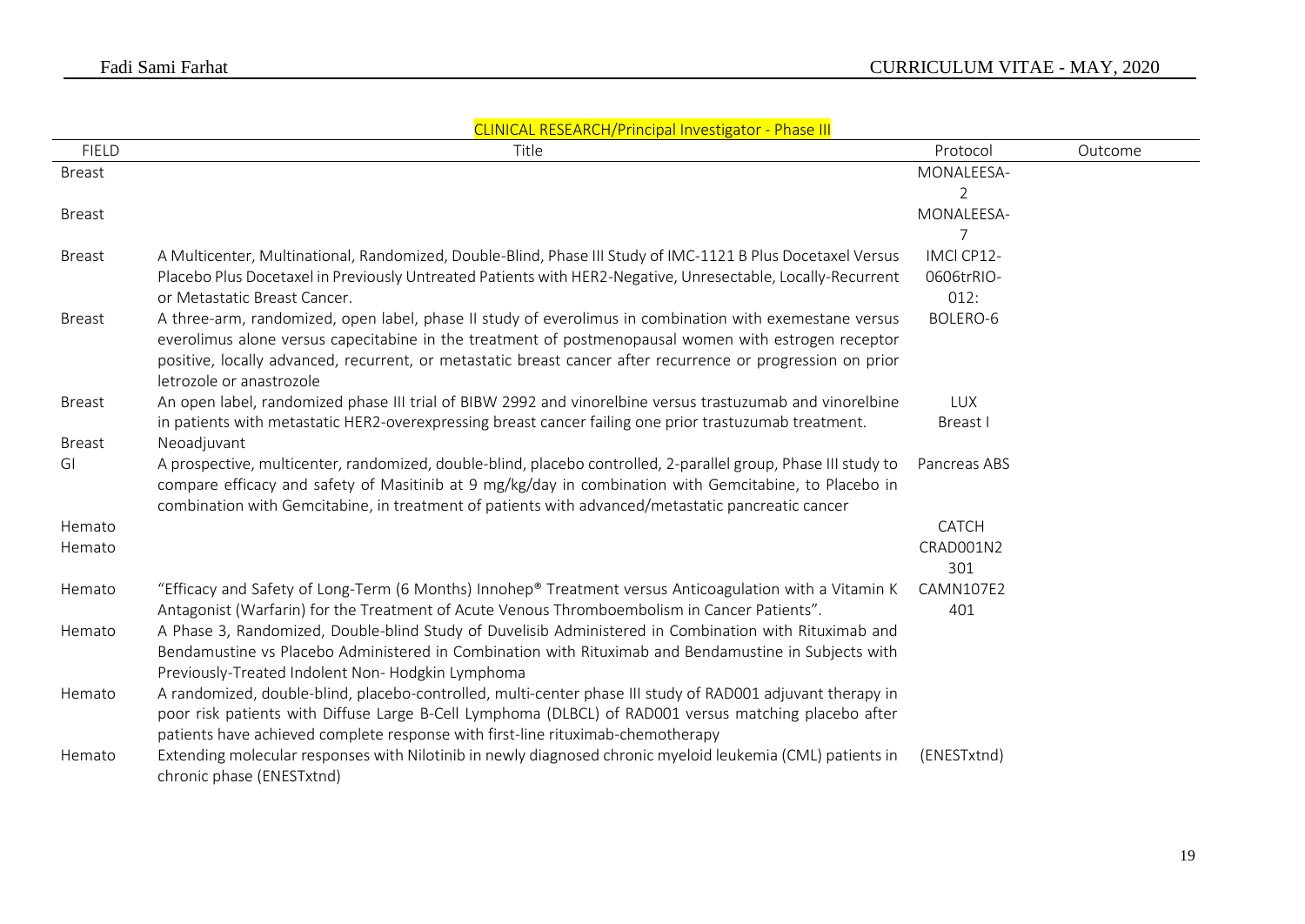| Lung       | ASA trial 1200.125: a Phase III randomized, open-label trial of afatinib versus erlotinib in patients with<br>advanced squamous cell carcinoma of the lung as second-line therapy following first-line platinum based |  |
|------------|-----------------------------------------------------------------------------------------------------------------------------------------------------------------------------------------------------------------------|--|
|            | chemotherapy                                                                                                                                                                                                          |  |
| Lung       | Double blind randomized trial Phase III trial of Taxotere in the treatment of non small cell lung cancer in stage<br>III-IV, Roger Bellon. Medical Department, Montpellier Regional Cancer Center; 1995               |  |
| Lung       | Protocol CLDK378A2301: A phase III multicenter, randomized study of oral LDK378 versus standard                                                                                                                       |  |
|            | chemotherapy in previously untreated adult patients with ALK rearranged (ALK-positive), stage IIIB or IV, non-                                                                                                        |  |
|            | squamous non-small cell lung cancer                                                                                                                                                                                   |  |
|            |                                                                                                                                                                                                                       |  |
|            |                                                                                                                                                                                                                       |  |
| Sarcoma    | A prospective, multicenter, randomized, open-label, active-controlled, 2-parallel group, phase III study to                                                                                                           |  |
|            | compare efficacy and safety of AB1010 at 7,5 mg/kg/day to imatinib at 400 or 600 mg in treatment of patients                                                                                                          |  |
|            | with gastro-intestinal stromal tumor in first line medical treatment                                                                                                                                                  |  |
| Supportive | Double blind randomized trial of DAU 6215, for the control of acute emesis in high dose cisplatin treated                                                                                                             |  |
| Care       | cancer patients, Boehringer Ingelheim France. Medical Department, Institute Gustave Roussy - Ville Juif; 1992<br>$-1994$                                                                                              |  |
| Supportive | V212: A Phase III, Double-Blind, Randomized, Placebo-Controlled, Clinical Trial to Study the Safety, Efficacy                                                                                                         |  |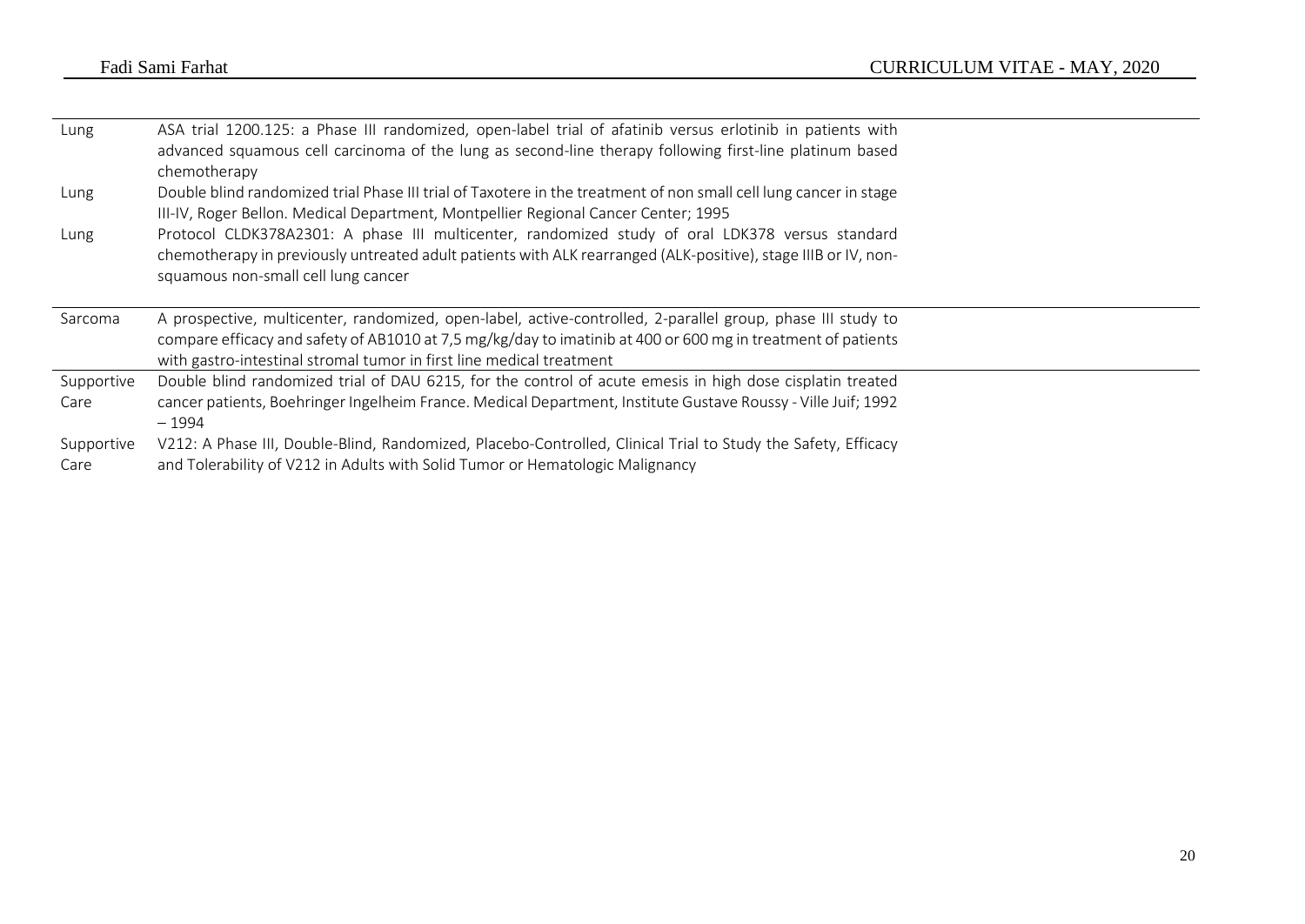|               | <u> CLINICAL NESEANCH/PHILUPALITIVESURALUI - PHASE IV</u>                                                 |                |         |
|---------------|-----------------------------------------------------------------------------------------------------------|----------------|---------|
| <b>FIELD</b>  | Title                                                                                                     | Protocol       | Outcome |
| Breast        | Incidence of Her2-Neu status in newly diagnosed breast cancer: clinico-pathological correlation           | Herbeat I      | Article |
| <b>Breast</b> | Adhesion and Outcome of patients with Metastatic Breast Cancer (mBC) treated with Afinitor                | AfiMBC-OS      | Article |
|               | (Everolimus); A retrospective and prospective study in Lebanon                                            | 1317           |         |
| GI            | A non-interventional multicenter study of first-line Eloxatin based chemotherapy in patients with         | AxELox         |         |
|               | metstatic colorectal cancer                                                                               |                |         |
| GI            | A non-interventional multicenter study of first-line line Eloxatin based chemotherapy in patients with    | MACRO          |         |
|               | metstatic colo-rectal cancer                                                                              |                |         |
| GI            | An observation of the therapeutic management of patients receiving Erbitux (Cetuximab) for treatment of   | <b>OBSERBI</b> |         |
|               | metastatic colorectal carcinoma                                                                           |                |         |
| GI            | A non-interventional multicenter study of first line Avastin® (bevacizumab) in combination with           | Llive          | Article |
|               | chemotherapy in patients with metastatic colorectal cancer                                                |                |         |
| GI            | Incidence of HER2-neu status in newly diagnosed Gastric cancer patients: clinico-pathological correlation | Herbeat II     | Article |
| Hematology    | A Collaborative Nationwide Lymphoma Study in Lebanon: Incidence of Various Subtypes and Analysis of       | National Study | Article |
|               | Associations with Viruses.                                                                                |                |         |

CLINICAL RESEARCH/Principal Investigator - Phase IV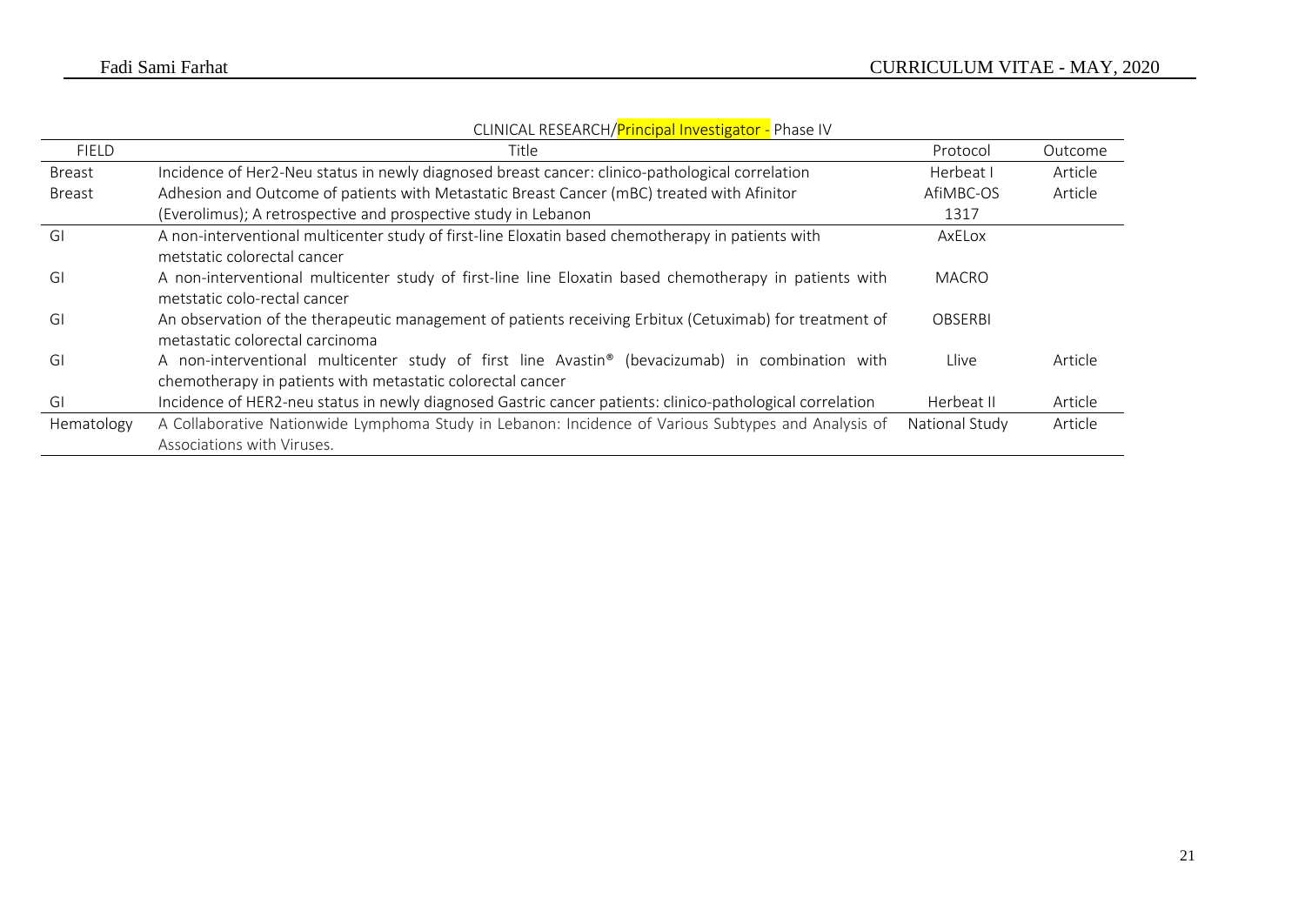### PROFESSIONAL INTERNATIONAL SOCIETIES MEMBERSHIPS

- European Society of Medical Oncology (Certified member)
- European Association of Hematology
- American Society of Clinical Oncology
- Multinational Association of Supportive Care in Cancer
- International Association Study Lung Cancer
- French Society of Medical Pedagogy

## PROFESSIONAL NATIONAL INTERNATIONAL SOCIETIES MEMBERSHIPS

- Lebanese Society of Medical Oncology
- Cancer Research Group-Collaborative Group
- Lebanese Society of Hematology and Blood Transfusion
- Lebanese Cancer Society

## **GRANTS**

- Clinical Study for Gastrointestinal Stromal Tumors in Lebanon. Clinical Trial Protocol CSTI571BLB03T.Novartis
- AfME Registry on Gastro Intestinal Stromal Tumors : PRospective International/Intergroup Evaluation of Sunitinib Use. Pfizer

## INTERNATIONAL JOURNALS REVIEWER

- 1. Cancer and Clinical Oncology
- 2. Cancer Chemotherapy and Pharmacology
- 3. Chemotherapy
- 4. Expert Review of Anticancer Therapy
- 5. Journal of Experimental & Clinical Cancer Research